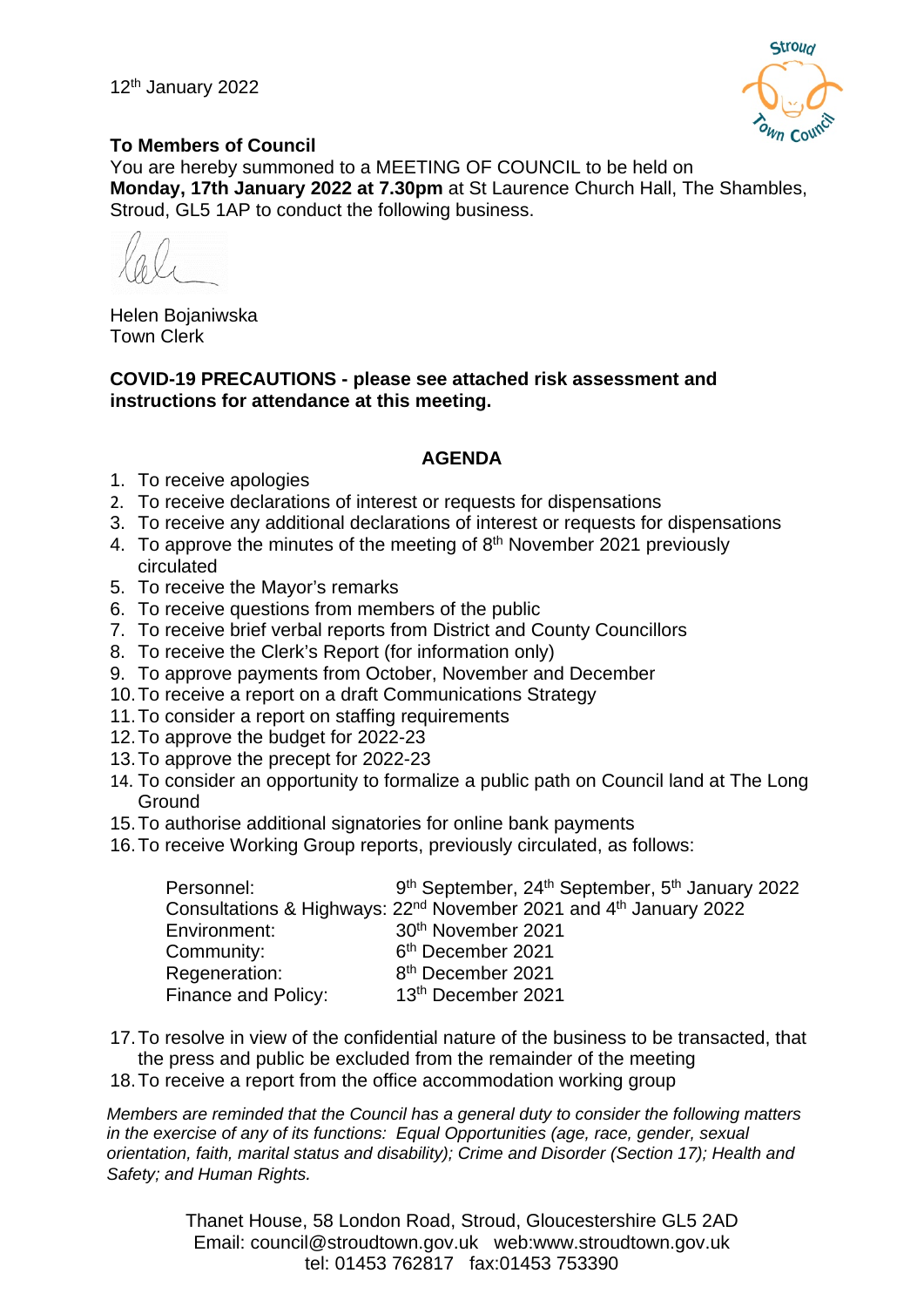# **ITEM 7**

Updates from County and District Councillors

# **AUTHOR**

Various

### **CONSULTEES** N/A

**FOR MEETING**

Council

**DATE**  17th January 2021

## **RECOMMENDATION**

For information only

### **REPORTS**

David Drew:

Sorry not to see you all in person given I was away for the last meeting. I'll keep my report to headlines because your time will be short.

Health Committee - clearly with the huge increase in numbers suffering from Covid no one knows where this will end. 1 in 6 people have now been diagnosed with it. Though numbers in hospital beds has stabilised it is unclear whether Omicron will lead to a spike in long Covid. The vaccination strategy continues to be the real success but numbers of younger people taking up jabs continues to lag behind. The pressure of NHS staff remains enormous and some of you will have read about the disparaging remarks of some staff at GRH especially in A & E. This is something that will have to be addressed. Locally the NHS here is trying to mitigate the confusing message on how to continue to bear down on Covid from central government.

Road Safety etc - I am still working on ideas to lessen the speeding problems at key roads, especially Slad Rd, Painswick Rd and Bisley Old Rd. As some of you will know we are about to be faced by major disruption on Bisley Rd for a new water main and Nelson/Middle and Acre Streets for sewerage work. I've undertaken site visits and asked to try to keep disruption to a minimum though with other road closures/openings because of telecommunications work in particular this will be difficult.

Children Services - We are still awaiting the long overdue Ofsted visit to investigate whether there have been improvements in a failing service. This is disgraceful! Overall there are difficult situations in a number of our schools because of Covid. One good bit of news is that the County Council is looking to reintroduce Family Hubs (having shut down the Children Centre Networks!)

Recent motions to Council - Important recent motions on climate change and domestic violence both initiated by Opposition Groups and supported across the Chamber with some modifications.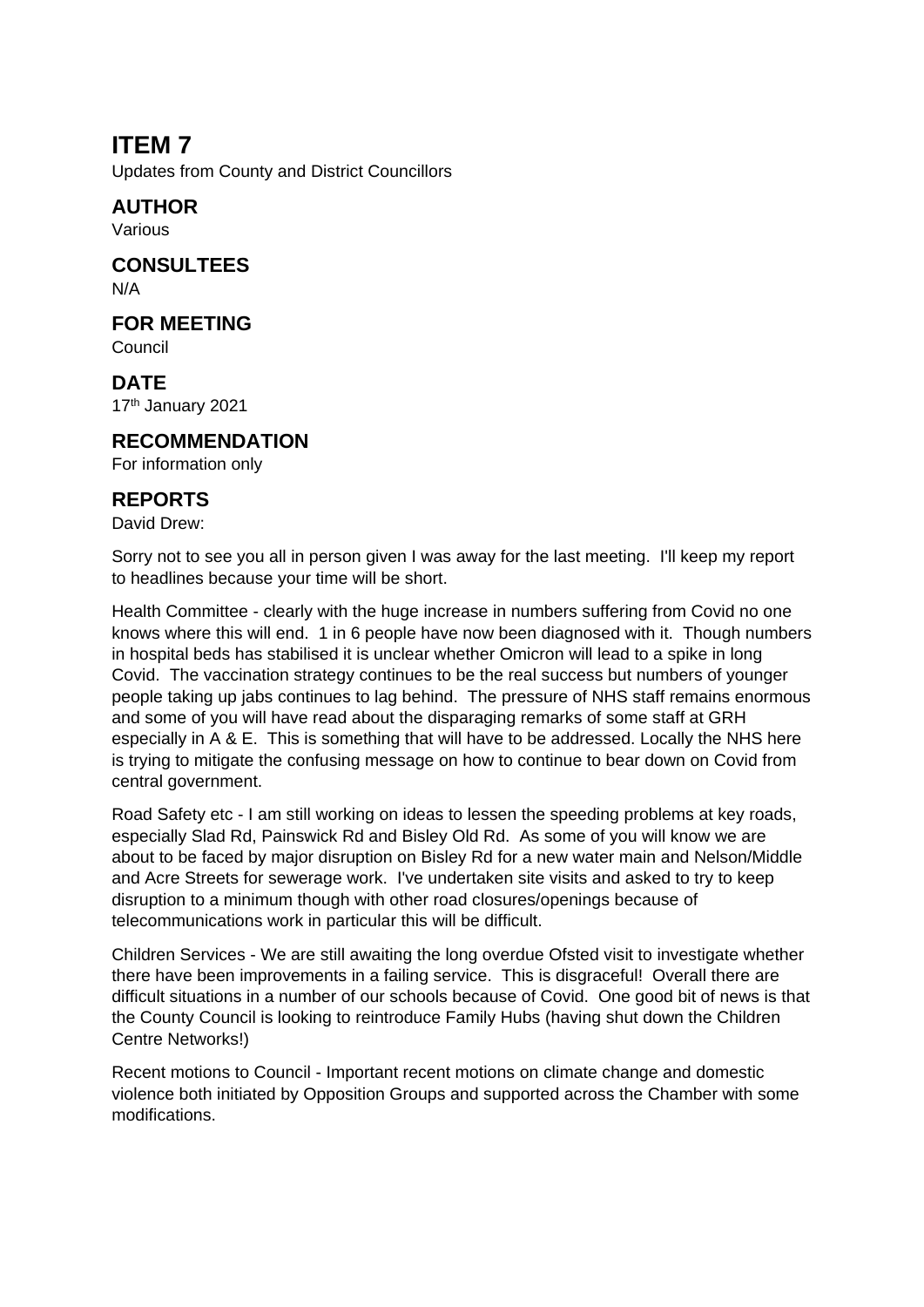Council budget-making - This is taking place over the next month and any one can bring forward their suggestions on-line at the GCC website. Please copy me in to your ideas do I can also feed these in.

Levelling Up Fund discussions - I'm sure others will raise this so I will just say that work is taking place to submit a bid for Stroud Town of approximately £20m.

Case work - I get a shady number of contacts. Though not the volume of a District Councillor, some cases particularly around child protection issues can be both complex and hard to solve. Sadly the number of children going into care during Covid and other factors such as cuts in services and welfare help has risen steadily so that we are now at the highest ever number of children.

Adult Care - Again the problem facing the NHS is exacerbated by what is happening to social care. The biggest issue now is shortage of staff caused by illness but also by numbers leaving. I'm involved in a local charity which is facing acute staff shortages having to backfill with agency workers which is a part of the problem as many are again choosing to go along this route rather than stay in permanent jobs. The new government money it is thought will be largely swallowed by the NHS and is seen to have again missed the point of what is wrong with our care services.

David Drew

County Councillor for Stroud Central

# **LEGAL IMPLICATIONS**

 $N/\Delta$ 

**FINANCIAL AND STAFFING IMPLICATIONS** N/A **EQUALITY IMPLICATIONS**

N/A

**CO2 IMPLICATIONS** N/A

**DECISION**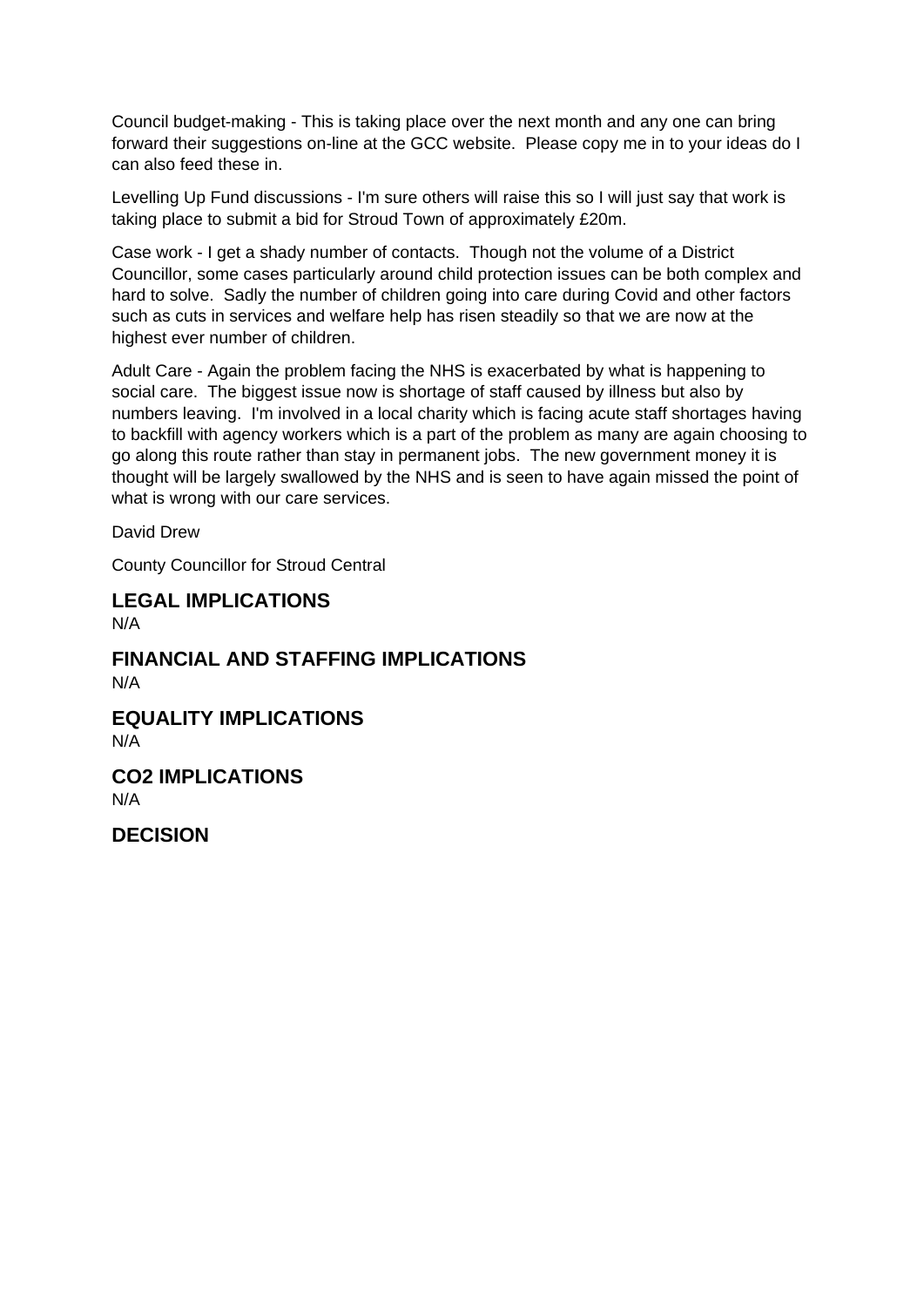# Clerk's report for Council 8/11/2021

# Councillor training

Councillors are reminded that recordings of all the training sessions held since May are available on SharePoint.

# Recruitment update

After readvertisement the Community Development Officer post has now been filled. I look forward to introducing the new officer in early February.

# Update on Funding bids

The achievement of many of our planned projects is dependent on securing external funding. Several different bids are in progress at the moment – an update is provided below:

Welcome Back Fund – *a government fund, administered by Stroud District Council.* Funding approved for traffic management costs associated with the closure of London Road for the Farmers' Market until March 2021 and events in King Street. Support for the Stroud Seatery was approved, and a Marshall appointed. Councillors are supporting this project by organising musicians and promoting on social media. Funding for tourism support is being used by Stroud District Council. Further ideas are being explored.

Levelling Up Fund – *supporting Stroud District Council to develop a bid for town centre regeneration.* Work is progressing and will be reported to the Regeneration Working Group. This could potentially include projects at Lansdown Hall and the Sub Rooms.

Subscription Rooms A report was presented to the F&P Working Group on 13/12/2021

National Model Design Code: Phase 2 pilots – *an expression of interest has been submitted to potentially be one of ten places funded to develop exemplar local design codes. If selected this funding will support our ongoing review of the NDP (Neighbourhood Development Plan).* No news – presumably applications are still being reviewed.

Zero Carbon Public Estate fund – *SDC's successful bid in partnership with One Public Estate Gloucestershire provides £200,000 to explore how to rationalise, repurpose and retrofit sites.* An update meeting will be held later this month.

# Gloucestershire County Council street parking review

Thank you to councillors who attended workshops. We are awaiting the outcome from Gloucestershire County Council officers. In the meantime, the Regeneration Working Group have recommended that we commission our own review taking a holistic approach to all parking requirements and spaces in the town centre.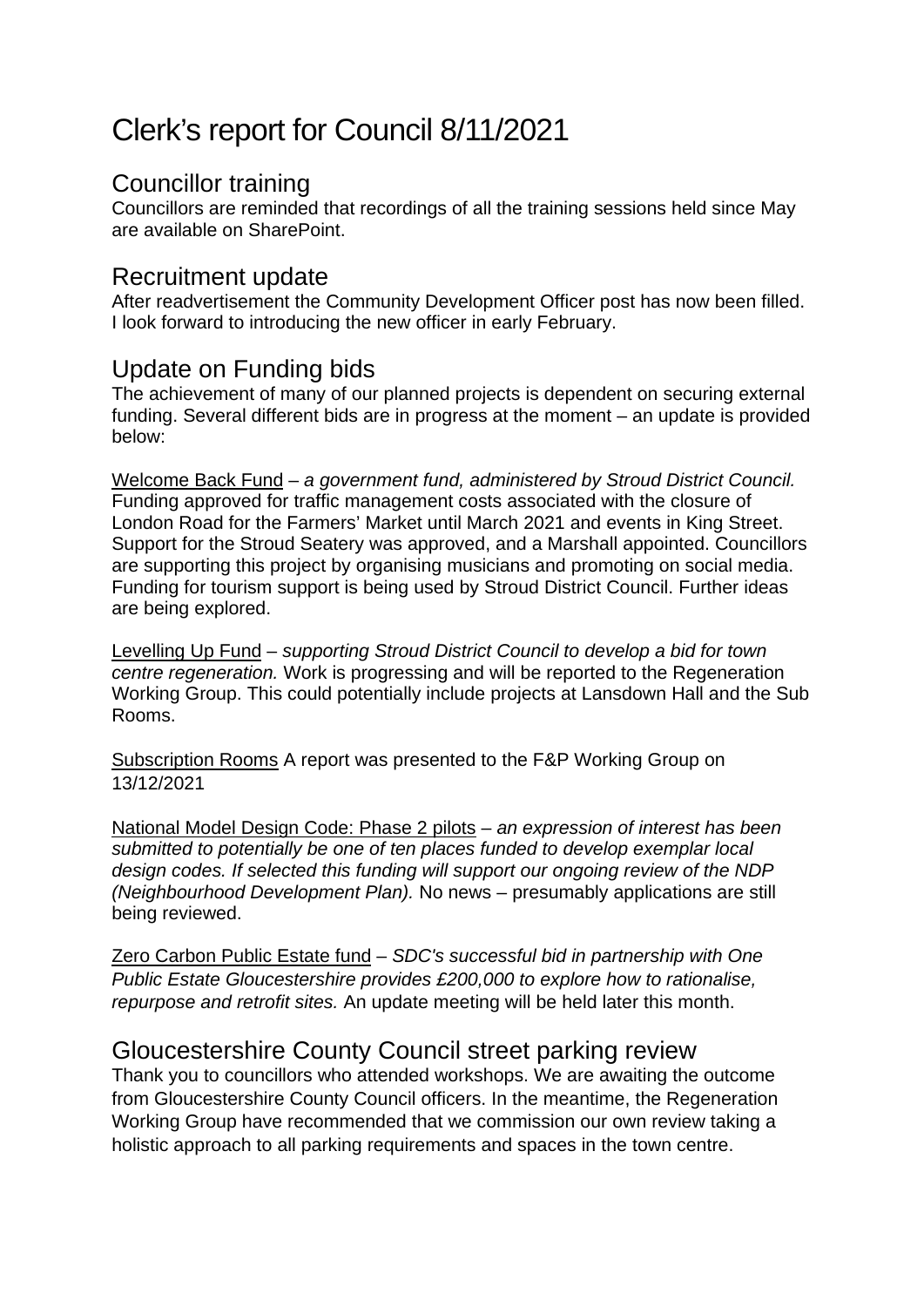# Street Spaces study

Gloucestershire County Council are using the report to inform designs for potential incorporation in the Levelling Up Fund bid.

# Covid-19 risk assessment

In view of the recent surge in cases in Stroud no changes to the assessment for Council and Committee meetings is proposed. Councillors are again kindly requested to please wear masks. District and County Councillors have been asked to submit their Council reports in writing to cut down the length of the meeting.

Sadly, we have had some new COVID-19 infections, but thankfully those affected have made a good recovery. In line with government advice those staff who can are now working from home again.

The annual Christmas meal was postponed and will be rearranged when conditions allow.

Helen Bojaniwska Town Clerk 11<sup>th</sup> January 2022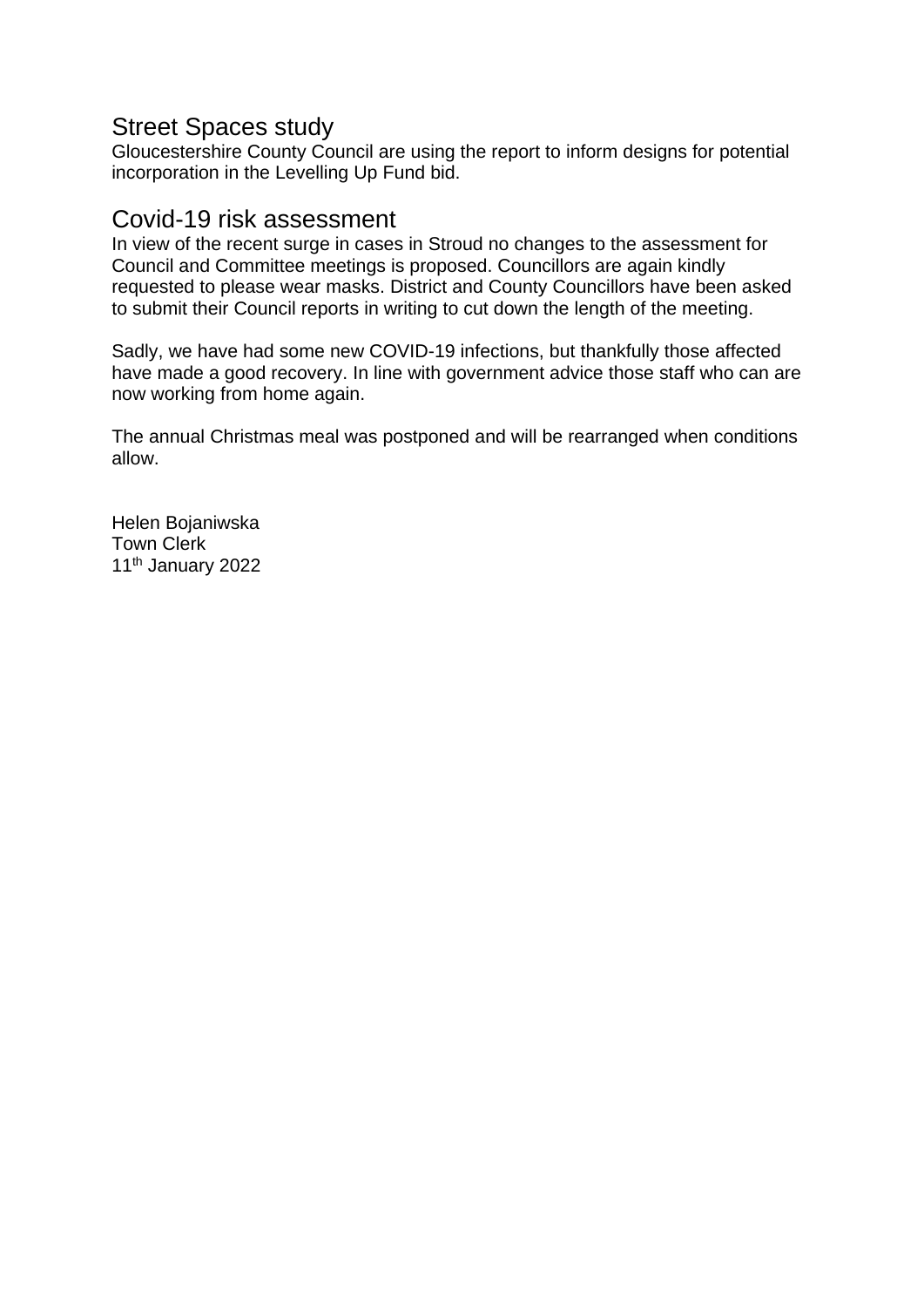#### **Stroud Town Council Payments October 2021**

| <b>Date Paid</b> | <b>Payee Name</b>                     | Reference     |                    | <b>Amount Paid Transaction Detail</b>  |
|------------------|---------------------------------------|---------------|--------------------|----------------------------------------|
| 01/10/2021       | Royal British Legion Poppy Sho        | 5959          |                    | £21.98 Remembrance wreath              |
| 01/10/2021       | <b>DCK Accounting Solutions Ltd</b>   | 9849          |                    | £246.00 Preparing VAT calc             |
| 01/10/2021       | Lister Wilder                         | 1432          |                    | £97.87 Keys and fobs                   |
| 01/10/2021       | <b>SLCC Enterprises Ltd</b>           | 3842          |                    | £360.00 Locum fees august              |
| 01/10/2021       | Somerset County Council               | 21518         |                    | £63.60 Nox tubes august                |
| 01/10/2021       | <b>Stroud Alarms Fire and Securit</b> | 45920         |                    | £245.40 Replace bellboxes              |
| 01/10/2021       | Stroud Office Supplies Ltd            | 87882         |                    | £34.73 Office supplies                 |
| 01/10/2021       | Thrupp Tyre Company Ltd.              | 3538          |                    | £65.00 New tyre renault                |
| 01/10/2021       | Travis Perkins Trading Co Ltd.        | <b>BBP282</b> |                    | £62.64 Site materials                  |
| 01/10/2021       | Travis Perkins Trading Co Ltd.        | <b>BBP301</b> |                    | £11.60 Site materials                  |
| 01/10/2021       | Travis Perkins Trading Co Ltd.        | <b>BBP556</b> |                    | £48.73 Site materials                  |
| 01/10/2021       | T.W.HAWKINS & SONS                    | 1462          |                    | £411.12 Contract mowing 7/7 - 31/8     |
| 01/10/2021       | <b>SDC</b>                            | DD            |                    | £291.49 Council tax 58a/b              |
| 04/10/2021       | Association of Accounting Tech        | 8992          |                    | £50.00 AAT membership S Dyte           |
| 05/10/2021       | PortalPLanQuest Ltd                   | 52v1          |                    | £490.00 Planning app fee               |
| 07/10/2021       | Allstar Business Solutions Ltd        | 4026          |                    | £190.57 Fuel charges Sept              |
| 12/10/2021       | TOWN CLERK IMPREST                    | Imprest       |                    | £1,000.00 Tfr bus to imprest           |
| 15/10/2021       | <b>SDC</b>                            | DD            |                    | £1,068.00 Rates Cemetery/Libbys Drive  |
| 15/10/2021       | Payroll                               | DD            | £19,729.07 Payroll |                                        |
| 15/10/2021       | LGPS                                  | <b>BACS</b>   |                    | £6,141.24 Oct Payroll-Pension          |
| 15/10/2021       | <b>HMRC</b>                           | <b>BACS</b>   |                    | £5,447.39 Oct Payroll-PAYE             |
| 18/10/2021       | Canva Pty Ltd                         | 5914          |                    | £99.99 Subscription to Canva Pro       |
| 18/10/2021       | J Parker Dutch Bulbs WS Ltd           | 4793          | £341.32 Plants     |                                        |
| 18/10/2021       | 2commune Ltd                          | 3407          |                    | £522.00 Website hosting/support/licenc |
| 18/10/2021       | All Done and Dusted                   | 5676          |                    | £115.20 Cleaning at Thanet House       |
| 18/10/2021       | <b>BAILEY PARTNERSHIP</b>             | 6188          |                    | £528.00 Project mgmt                   |
| 18/10/2021       | <b>BPE Solicitors LLP</b>             | 7716          |                    | £3,420.00 Professional charges         |
| 18/10/2021       | <b>BrightHR England</b>               | 282           |                    | £362.88 Provision of services          |
| 18/10/2021       | Childs and Sulzmann Ltd.              | 3293          |                    | £3,024.00 Thanet House refurbishment   |
| 18/10/2021       | DENIS BROWN & SON (Nailsworth)        | 12020         |                    | £55.06 Site materials                  |
| 18/10/2021       | Down to Earth Stroud                  | 0721A         |                    | £225.60 Gardening assistance July      |
| 18/10/2021       | Down to Earth Stroud                  | 0821A         |                    | £333.00 Gardening assistance Aug       |
| 18/10/2021       | Down to Earth Stroud                  | 0921A         |                    | £186.00 Gardening assistance Sept      |
| 18/10/2021       | <b>EDF Energy</b>                     | 644           |                    | £34.05 Electricity 58b Thanet House    |
| 18/10/2021       | <b>HHGL Limited</b>                   | 9787          |                    | £45.40 Store purchases                 |
| 18/10/2021       | <b>ICCM</b>                           | 13981         |                    | £324.00 Online training                |
| 18/10/2021       | <b>ITEC Support Ltd</b>               | 3344          |                    | £519.63 IT Support                     |
| 18/10/2021       | Locking Hill Surgery                  | 1165          |                    | £50.00 Letter re REDACTED              |
| 18/10/2021       | Nadja Gajadharsingh                   | 121           |                    | £1,220.00 Fundraising services Sept    |
| 18/10/2021       | Nailsworth Garden Machinery           | 53108         |                    | £60.00 Battery trimmer repairs         |
| 18/10/2021       | SAFPRO INDUSTRIAL SUPPLY              | 5616          |                    | £59.94 Safety boots                    |
| 18/10/2021       | <b>SLCC Enterprises Ltd</b>           | 3871          |                    | £246.00 Job advert services            |
| 18/10/2021       | <b>SLCC Enterprises Ltd</b>           | 3888          |                    | £648.00 Locum fees Sept                |
| 18/10/2021       | Smiths (Gloucester) Ltd               | 1582          |                    | £18.00 Recycling containers rental     |
| 18/10/2021       | <b>Stroud Electrical Services (UK</b> | 6318          |                    | £59.82 Replaced boiler back box        |
| 18/10/2021       | <b>Stroud Parish Churches</b>         | 507           |                    | £105.00 Venue hire St Laurence hall    |
| 18/10/2021       | Sunbelt Rentals Ltd                   | 5315          |                    | £1,529.36 London Road closure Sept     |
| 18/10/2021       | Thirsty Work Ltd.                     | 5196          |                    | £40.74 Rental charges Thante House     |
| 18/10/2021       | Hughes&Salvidge Holdings Ltd T        | 6183          |                    | £268.80 Skip exchange                  |
| 18/10/2021       | Water Plus Ltd.                       | 6851          |                    | £36.87 Water charges Libbys Drive      |
| 18/10/2021       | Dr E N Johnson                        | TRANSFER      |                    | £135.41 TOTTS reimbursement            |
| 19/10/2021       | <b>Home Bargains</b>                  | 5328          |                    | £3.99 Disposable masks                 |
| 19/10/2021       | <b>Renault Finance</b>                | 5152OCT       |                    | £30.00 Battery for Renault             |
| 22/10/2021       | Wilko                                 | 1388          |                    | £12.00 Hand gel                        |
| 22/10/2021       | Osborne Books Ltd                     | 6331          |                    | £30.70 Adjustment on SLINV21_136331    |
| 22/10/2021       | <b>BLT Direct Ltd</b>                 | 9448          |                    | £56.08 Fluorescent 18 watt bulbs       |
| 22/10/2021       | HMRC                                  | <b>BACS</b>   |                    | £213.43 HMRC Underpayment September    |
| 22/10/2021       | SDC                                   | DD            |                    | £624.00 Rates Thanet House             |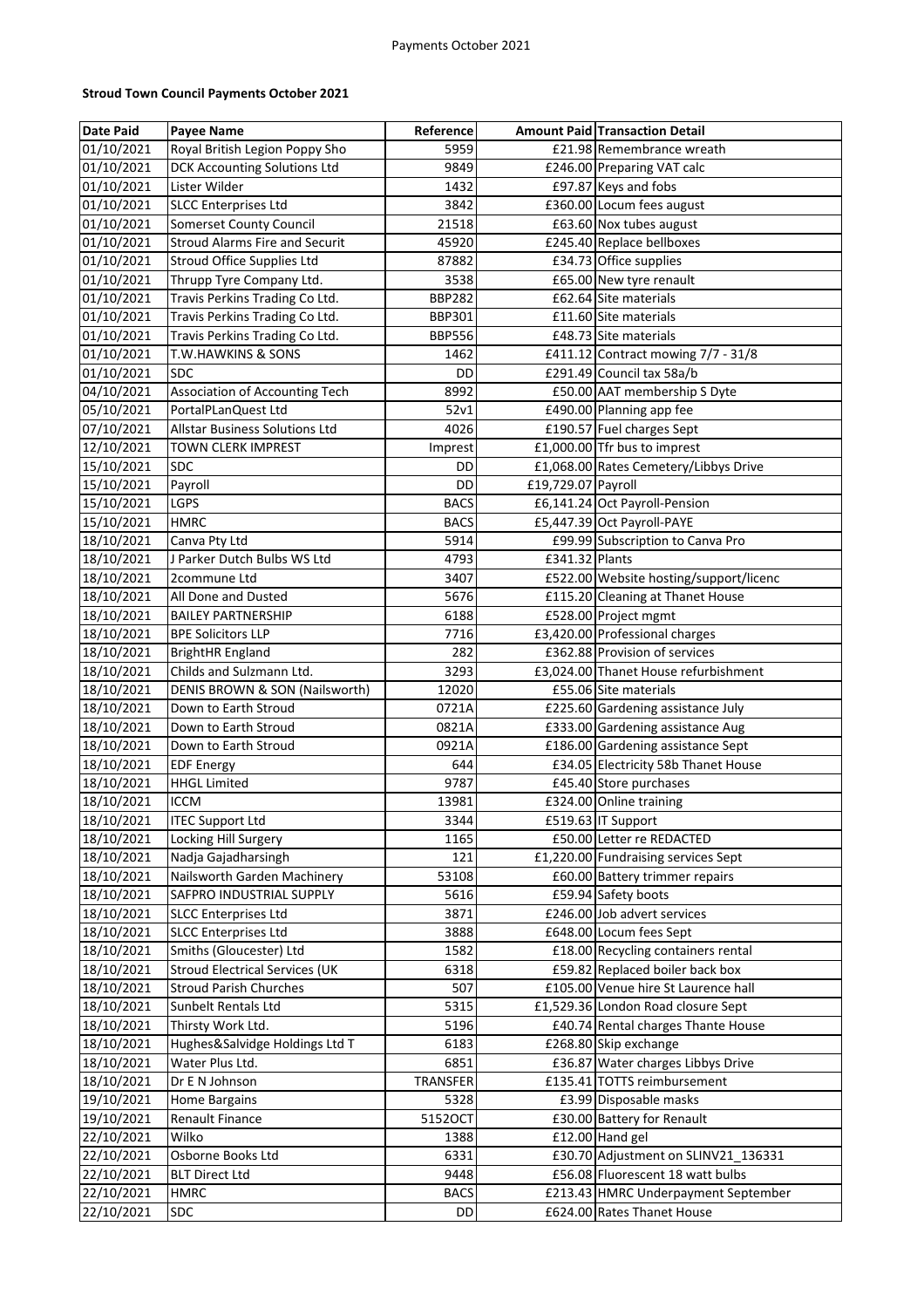#### Payments October 2021

| <b>Date Paid</b> | <b>Payee Name</b>              | Reference       |                 | <b>Amount Paid Transaction Detail</b> |
|------------------|--------------------------------|-----------------|-----------------|---------------------------------------|
| 22/10/2021       | <b>HMRC</b>                    | <b>TRANSFER</b> | £213.43 HMRC    |                                       |
| 22/10/2021       | <b>HMRC</b>                    | <b>TRANSFER</b> | $-E213.43$ HMRC |                                       |
| 25/10/2021       | Ecotricity                     | 1784            |                 | £33.11 Electricity charges Libbys Dri |
| 25/10/2021       | Ecotricity                     | 6471            |                 | £138.88 Electricity LLS Thanet House  |
| 25/10/2021       | Lister Unified Communications  | 5739            |                 | £56.52 Mobile call charges sept       |
| 26/10/2021       | <b>IEE Ltd</b>                 | 1738            |                 | £71.59 Mobile phone charges           |
| 29/10/2021       | Konica Minolta Business Soluti | 8149            |                 | £89.14 Photocopier charges            |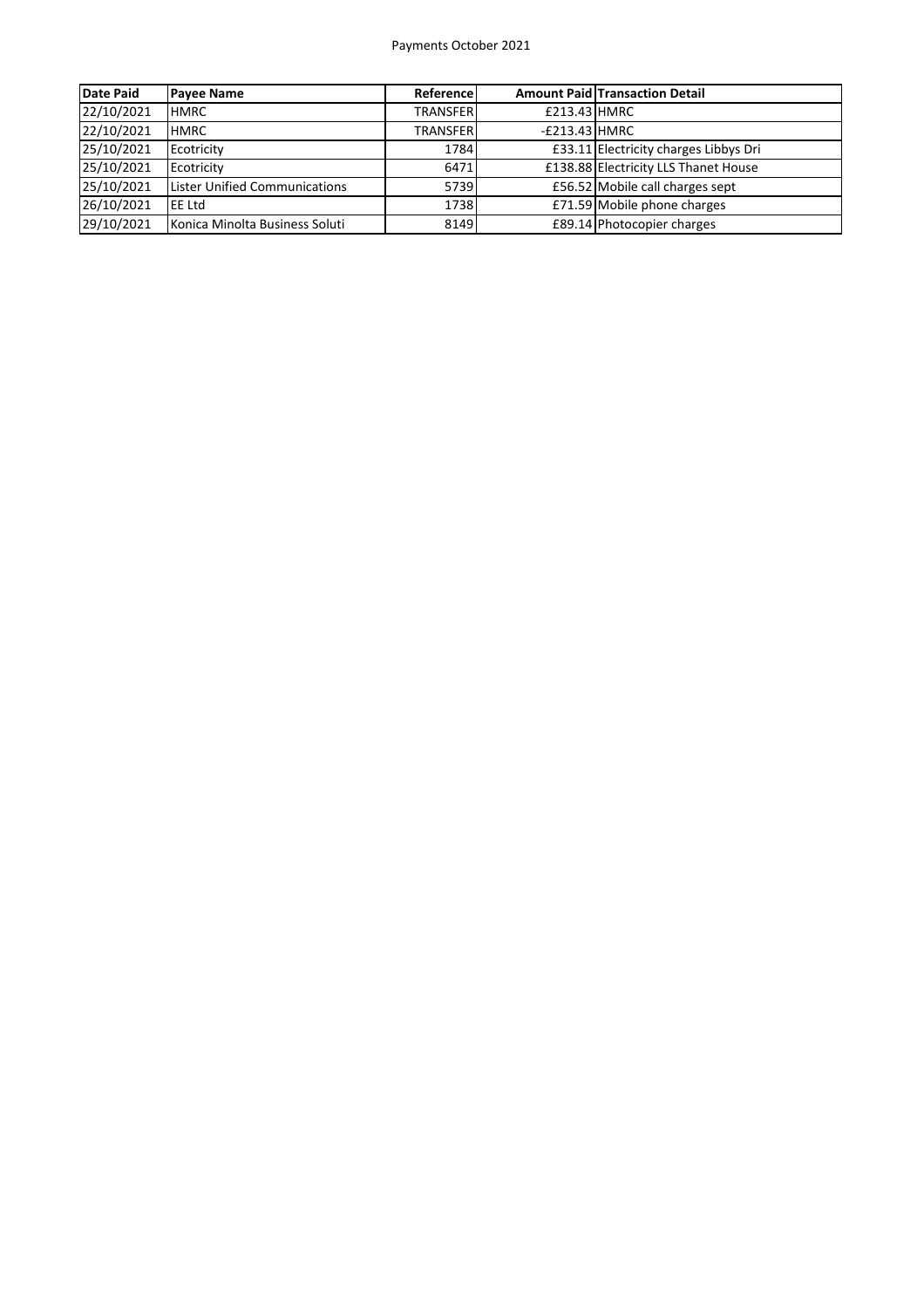### Stroud Town Council Payments November 2021

|            |                                       |                  | <b>Amount</b>     |                                        |
|------------|---------------------------------------|------------------|-------------------|----------------------------------------|
| Date Paid  | <b>Payee Name</b>                     | <b>Reference</b> | Paid              | <b>Transaction Detail</b>              |
| 01/11/2021 | SGW Payroll Ltd.                      | 5912             |                   | 63.30 Payroll month 7                  |
| 01/11/2021 | <b>SDC</b>                            | $\overline{DD}$  |                   | 339.22 Council Tax 58a/b               |
| 05/11/2021 | <b>Autopa Ltd</b>                     | 3854             |                   | 118.62 Galvanised hinged post          |
| 05/11/2021 | David Austin Rose Ltd                 | 8872             |                   | 63.45 Plants                           |
| 05/11/2021 | <b>JAMES &amp; OWEN LTD</b>           | 17836            |                   | 45.33 Stationary office supplies       |
| 05/11/2021 | Kingsdown Nurseries                   | 74293            | 327.54 Plants     |                                        |
| 05/11/2021 | <b>Lister Unified Communications</b>  | 544-LIS          |                   | 10.80 Handset unlock                   |
| 05/11/2021 | <b>Sunbelt Rentals Ltd</b>            | 506              |                   | 432.02 Road closure King Street        |
| 05/11/2021 | <b>Somerset County Council</b>        | 21577            |                   | 63.60 Nox tube analysis                |
| 05/11/2021 | Wheatley Printers Ltd.                | 3291             |                   | 516.00 About Town Newsletters x7000    |
| 05/11/2021 | <b>MHCG</b>                           | <b>BACS</b>      |                   | 440.00 Grant payment                   |
| 05/11/2021 | <b>MHCG</b>                           | <b>BACS</b>      |                   | 70.00 Grant payment                    |
| 05/11/2021 | <b>St Laurence Church</b>             | <b>BACS</b>      |                   | 1,000.00 Christmas tree festival grant |
| 05/11/2021 | <b>REDACTED</b>                       | <b>BACS</b>      |                   | 179.10 Newsletter deliveries           |
| 05/11/2021 | <b>Stroud Goodwill</b>                | <b>BACS</b>      |                   | 2,000.00 Lantern festival grant        |
|            |                                       |                  |                   | 120.00 Tickets - Merlin Sheldrake      |
| 08/11/2021 | <b>Stroud Subscription Rooms Trus</b> | 300<br>1770      |                   |                                        |
| 08/11/2021 | <b>Allstar Business Solutions Ltd</b> |                  | 214.50 Fuel       |                                        |
| 15/11/2021 | <b>Emorsgate Seeds</b>                | 7723             |                   | 99.53 Seeds                            |
| 15/11/2021 | <b>SDC</b>                            | <b>DD</b>        |                   | 1,068.00 Rates Cemetery/Libbys         |
| 15/11/2021 | Payroll                               | $\overline{DD}$  | 17,967.88 Payroll |                                        |
| 18/11/2021 | Countrywide Grounds Maintenanc        | 532              |                   | 1,134.00 Ground maintenance cemetery   |
| 18/11/2021 | <b>GAPTC</b>                          | 7091             |                   | 50.00 Better Councillor training       |
| 18/11/2021 | <b>ITEC Support Ltd</b>               | 3441             |                   | 455.67 IT services                     |
| 18/11/2021 | <b>JAMES &amp; OWEN LTD</b>           | 17920            |                   | 92.74 Stationary supplies              |
| 18/11/2021 | <b>Lansdown Road Motors Ltd</b>       | 43163            |                   | 63.60 Service Renault                  |
| 18/11/2021 | Lister Wilder                         | 2532             |                   | 71.10 Fitment of loader Kubota         |
| 18/11/2021 | Lister Wilder                         | 2533             |                   | 732.62 Clerical error overpaid £9      |
| 18/11/2021 | The Nursery at Miserden               | 1001             |                   | 239.96 Plants and compost              |
| 18/11/2021 | The Nursery at Miserden               | 1002             |                   | 149.98 Plants and compost              |
| 18/11/2021 | The Nursery at Miserden               | 1003             |                   | 138.98 Plants and compost              |
| 18/11/2021 | Nadja Gajadharsingh                   | $\overline{122}$ |                   | 180.00 Funraising services October     |
| 18/11/2021 | O'Brien & Price                       | 29               |                   | 1,326.00   Inspection of stonework     |
| 18/11/2021 | <b>Paganhill Community Group CIC</b>  | 19               |                   | 250.00 Vouchers for survey             |
| 18/11/2021 | <b>SAFPRO INDUSTRIAL SUPPLY</b>       | 8825             | 136.51            | Clothing                               |
| 18/11/2021 | GeoXphere Ltd                         | 4                |                   | 270.00 Annual subscription             |
| 18/11/2021 | <b>Lighthouse Charity Consulting</b>  | 1                |                   | 250.00 Fundraising consultancy         |
| 18/11/2021 | <b>SLCC Enterprises Ltd</b>           | 3910             |                   | 246.00 Job advertising                 |
| 18/11/2021 | <b>SLCC Enterprises Ltd</b>           | 936-1            |                   | 90.00 Conference                       |
| 18/11/2021 | Smiths (Gloucester) Ltd               | 4862             |                   | 18.60 Recycling October                |
| 18/11/2021 | <b>STL Goucester Ltd</b>              | 4.21.22          |                   | 540.00 Cherry picker hire              |
| 18/11/2021 | <b>Streets Reimagined Ltd</b>         | C01D             |                   | 480.00 Refining report                 |
| 18/11/2021 | <b>Sunbelt Rentals Ltd</b>            | 3645             |                   | 1,770.87 Road closure London Road      |
| 18/11/2021 | Thirsty Work Ltd.                     | 4190             |                   | 4.80   Rental charges Oct-Nov          |
| 18/11/2021 | Veriphy Ltd                           | 2289             |                   | 4.20 Credit screen                     |
| 18/11/2021 | <b>REDACTED</b>                       | <b>BACS</b>      |                   | 176.22 Newsletter deliveries           |
| 18/11/2021 | <b>REDACTED</b>                       | <b>BACS</b>      |                   | 133.56 Newsletter deliveries           |
| 18/11/2021 | <b>REDACTED</b>                       | <b>BACS</b>      |                   | 110.70 Newsletter deliveries           |
| 18/11/2021 | <b>REDACTED</b>                       | <b>BACS</b>      |                   | 84.60 Newsletter deliveries            |
| 18/11/2021 | <b>REDACTED</b>                       | <b>BACS</b>      |                   | 82.44 Newsletter Deliveries            |
| 18/11/2021 | <b>REDACTED</b>                       | <b>BACS</b>      |                   | 88.20 Newsletter deliveries            |
| 18/11/2021 | <b>LGPS</b>                           | <b>BACS</b>      |                   | 6,141.24 LGPS Oct                      |
| 18/11/2021 | LGPS                                  | <b>BACS</b>      |                   | 6,141.24 LGPS Oct entered in error     |
| 19/11/2021 | <b>Renault Finance</b>                | 5152NOV          |                   | 30.00 Battery charges - Renault        |
| 22/11/2021 | <b>SDC</b>                            | DD               |                   | 624.00 Rates Thanet House              |
| 23/11/2021 | <b>Lister Unified Communications</b>  | 6806             |                   | 102.59 Mobile phone charges - Oct      |
| 23/11/2021 | Ecotricity                            | 634              |                   | 145.29 Electricity - LLS Thanet House  |
| 24/11/2021 | Ecotricity                            | 2973             |                   | 120.08 Electricity - Libbys drive      |
| 24/11/2021 | Ecotricity                            | 3023             |                   | 202.74 Electricity - Thanet House      |
|            |                                       |                  |                   |                                        |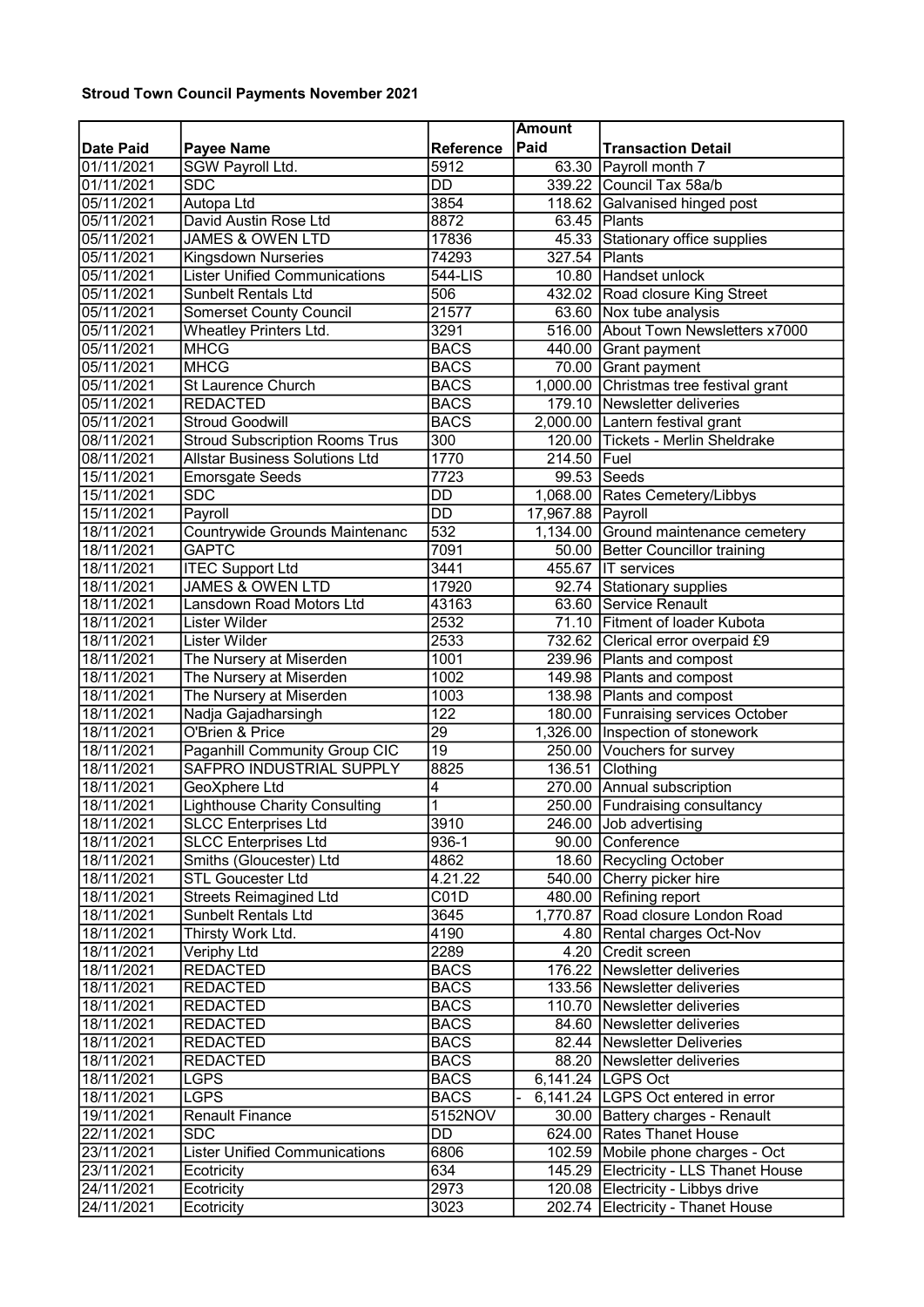| 26/11/2021 | IFF I td                         | 3536             | 11.54 Mobile phone charges - Nov |
|------------|----------------------------------|------------------|----------------------------------|
| 29/11/2021 | <b>IThe Plastic Card Factory</b> | 3736             | 42.11 Staff ID cardds            |
| 29/11/2021 | <b>IFacebook Ireland Ltd</b>     | FCR <sub>2</sub> | 20.00 Recruitment CDO            |
| 29/11/2021 | <b>SGW Payroll Ltd.</b>          | 7692             | 65.28 Payroll Month 8            |
| 29/11/2021 | <b>SGW Payroll Ltd.</b>          | 7936             | 30.00 Payroll charges            |
| 29/11/2021 | Konica Minolta Business Soluti   | 47692            | 45.50 Photocopier charges        |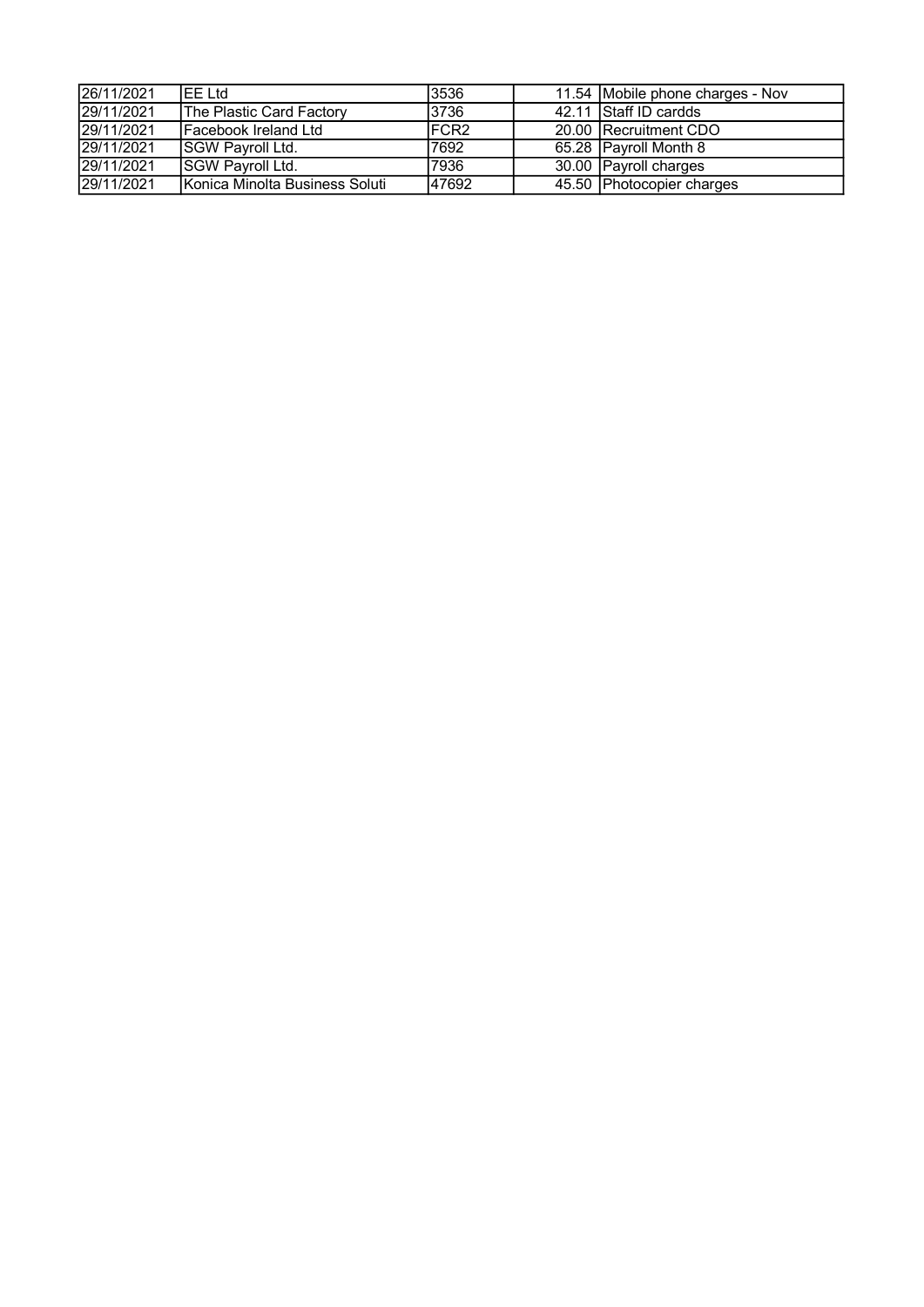### **Stroud Town Council Payments December 2021**

|                  |                                       |                  | <b>Amount</b> |                                        |  |  |
|------------------|---------------------------------------|------------------|---------------|----------------------------------------|--|--|
| <b>Date Paid</b> | <b>Payee Name</b>                     | Reference        | Paid          | <b>Transaction Detail</b>              |  |  |
| 01/12/2021       | Facebook Ireland Ltd                  | BDR <sub>2</sub> |               | 20.00 CDO job advert                   |  |  |
| 01/12/2021       | <b>Arien Designs</b>                  | 7101             |               | 3960.00 Oak posts for welcome signs    |  |  |
| 01/12/2021       | <b>ERMIN PLANT LTD</b>                | 7090             |               | 63.90 Hand saw/gloves                  |  |  |
| 01/12/2021       | <b>GAPTC</b>                          | 7116             |               | 25.00 Chairmanship skills              |  |  |
| 01/12/2021       | GlosJobs                              | 2345             |               | 56.40 Advertising com dev officer      |  |  |
| 01/12/2021       | <b>ITEC Support Ltd</b>               | 8991             |               | 564.00 Intel core PC                   |  |  |
| 01/12/2021       | JobLadder Ltd                         | 7893             |               | 210.00 Advertising com dev officer     |  |  |
| 01/12/2021       | Nailsworth Garden Machinery           | 3604             |               | 216.90 Various GS equipment            |  |  |
| 01/12/2021       | <b>SLCC Enterprises Ltd</b>           | 3938             |               | 270.00 Locum fees KH                   |  |  |
| 01/12/2021       | <b>Somerset County Council</b>        | 234              |               | 63.60 Nox tube analysis Feb 2021       |  |  |
| 01/12/2021       | <b>STL Goucester Ltd</b>              | 21.22            |               | 157.50 Install hanging baskets         |  |  |
| 01/12/2021       | <b>Stroud Alarms Fire and Securit</b> | 6684             |               | 72.00 Alarm call out                   |  |  |
| 01/12/2021       | Travis Perkins Trading Co Ltd.        | V758             |               | 6.68 Plasson straight coupling         |  |  |
| 01/12/2021       | Hughes&Salvidge Holdings Ltd T        | 8309             |               | 238.80 5 yard skip                     |  |  |
| 01/12/2021       | <b>SDC</b>                            | <b>DD</b>        |               | 374.63 Rates Thanet House flats        |  |  |
| 01/12/2021       | A R Lomberg                           | <b>BACS</b>      |               | 80.00 Manure from Horns Road Farm      |  |  |
| 01/12/2021       | <b>Glos LGPS</b>                      | <b>BACS</b>      |               | 5893.54 Pensions                       |  |  |
| 01/12/2021       | <b>High Sheriff Glos</b>              | <b>BACS</b>      |               | 100.00 Donation                        |  |  |
| 01/12/2021       | <b>HMRC</b>                           | <b>BACS</b>      |               | 5484.89 PAYE/NIC Nov                   |  |  |
| 01/12/2021       | REDACTED                              | <b>BACS</b>      |               | 109.62 Newsletter deliveries           |  |  |
| 01/12/2021       | <b>REDACTED</b>                       | <b>BACS</b>      |               | 100.44 Newsletter deliveries           |  |  |
| 03/12/2021       | Facebook Ireland Ltd                  | FCR <sub>2</sub> |               | 20.00 CDO job advert                   |  |  |
| 03/12/2021       | TOWN CLERK IMPREST ACCOUNT            | Top up           |               | 1000.00 Top up Clerk's Account         |  |  |
| 06/12/2021       | Ecotricity                            | 3343             |               | 33.13 Electricity LLS Thanet Jul-Nov   |  |  |
| 07/12/2021       | <b>Allstar Business Solutions Ltd</b> | 3830             | 158.30 Fuel   |                                        |  |  |
| 08/12/2021       | <b>BannerBuzz UK</b>                  | 7872             |               | 68.83 Banner for Stroud Seatery        |  |  |
| 09/12/2021       | <b>Waitrose &amp; Partners</b>        | 1654             |               | 480.00 Staff Christmas gift cards      |  |  |
| 10/12/2021       | Oxfam Shop                            | 800              |               | 7.98 Mayor's Christmas cards           |  |  |
| 14/12/2021       | Ecotricity                            | 7144             |               | 146.18 Gas Thanet Nov                  |  |  |
| 15/12/2021       | <b>SDC</b>                            | <b>DD</b>        |               | 1068.00 Rates cemetery and depot       |  |  |
| 15/12/2021       | <b>PWLB</b>                           | DD               | 9881.45 PWLB  |                                        |  |  |
| 15/12/2021       | Payroll                               | DD               |               | 16756.48 Payroll Dec                   |  |  |
| 17/12/2021       | Astralsound                           | 2352             |               | 156.00 Hire PA system and operator     |  |  |
| 17/12/2021       | <b>BAILEY PARTNERSHIP</b>             | 6584             |               | 495.00 Project management pre contrac  |  |  |
| 17/12/2021       | <b>BPE Solicitors LLP</b>             | 8945             |               | 429.00 Prof charges re Subs stonework  |  |  |
| 17/12/2021       | <b>Breakthrough Communications</b>    | 290              |               | 2007.00 Communications strategy/social |  |  |
| 17/12/2021       | Chubb Fire & Security Ltd.            | 5126             |               | 163.38 Fire safety service             |  |  |
| 17/12/2021       | Countrywide Grounds Maintenanc        | 6530             |               | 1134.00 Ground maintenance cemetery    |  |  |
| 17/12/2021       | Down to Earth Stroud                  | 1021A            |               | 252.00 Gardening assistance Oct        |  |  |
| 17/12/2021       | <b>ERMIN PLANT LTD</b>                | 9170             | 142.26 Tools  |                                        |  |  |
| 17/12/2021       | <b>ERMIN PLANT LTD</b>                | 9171             |               | 17.71 Tools                            |  |  |
| 17/12/2021       | <b>HHGL Limited</b>                   | 9948             |               | 122.25 GS site materials               |  |  |
| 17/12/2021       | <b>ITEC Support Ltd</b>               | 3541             |               | 588.47 IT services                     |  |  |
| 17/12/2021       | MK Illumination UK Ltd                | 25955            |               | 375.36 Xmas lights                     |  |  |
| 17/12/2021       | Nadja Gajadharsingh                   | 124              |               | 440.00 Fundraising services Nov        |  |  |
| 17/12/2021       | <b>SLCC Enterprises Ltd</b>           | 4029             |               | 144.00 Locum fees K Houlihan Nov       |  |  |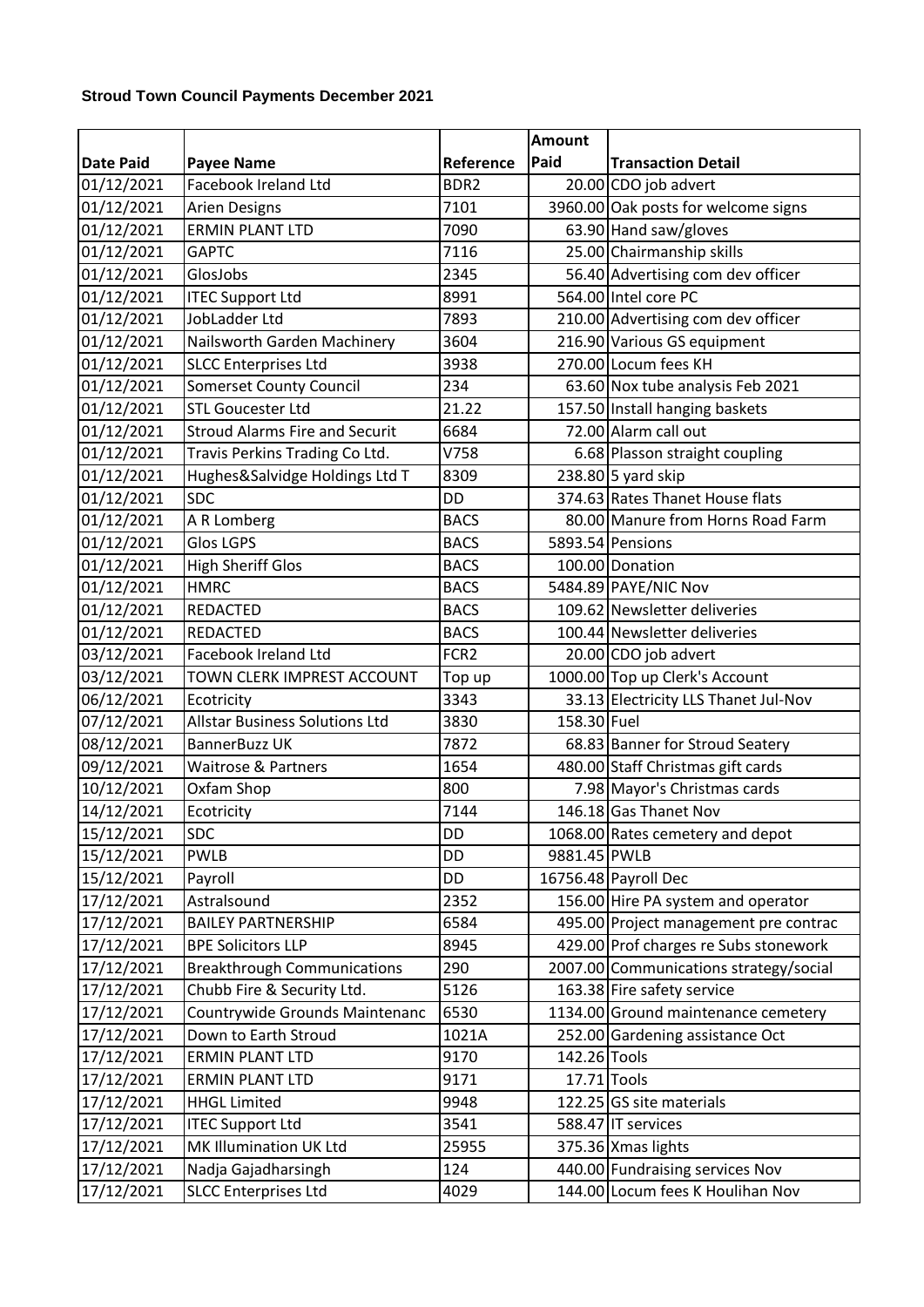| 17/12/2021 | <b>SLCC Enterprises Ltd</b>          | 6828-1      | 464.00 Membership fee                 |
|------------|--------------------------------------|-------------|---------------------------------------|
| 17/12/2021 | Smiths (Gloucester) Ltd              | 8135        | 18.00 Bin/mixed recycling             |
| 17/12/2021 | <b>Somerset County Council</b>       | 1636        | 63.60 Nox tubes analysis              |
| 17/12/2021 | <b>Sunbelt Rentals Ltd</b>           | 2558        | 3541.72 London Road closure Nov       |
| 17/12/2021 | Thirsty Work Ltd.                    | 3895        | 4.80 Rental charges                   |
| 17/12/2021 | Travis Perkins Trading Co Ltd.       | W408        | 10.39 Black bitumen macadam           |
| 17/12/2021 | Hughes&Salvidge Holdings Ltd T       | 9499        | 268.80 Skip exchange                  |
| 17/12/2021 | <b>Glos LGPS</b>                     | <b>BACS</b> | 5500.99 Pensions Dec                  |
| 17/12/2021 | <b>HMRC</b>                          | <b>BACS</b> | 5028.52 PAYE/NIC Dec                  |
| 17/12/2021 | <b>HMRC</b>                          | <b>BACS</b> | 4.00 PAYE/NIC Oct                     |
| 17/12/2021 | Sladebank Woods CIC                  | <b>BACS</b> | 880.00 Grant payment                  |
| 20/12/2021 | <b>DVLA</b>                          | <b>BACS</b> | 275.00 Vehicle tax DS11 LGW           |
| 20/12/2021 | <b>Renault Finance</b>               | 5152DEC     | 30.00 Battery for Renault             |
| 20/12/2021 | <b>DVLA</b>                          | <b>BACS</b> | 275.00 Vehicle tax DS11 LGW           |
| 20/12/2021 | <b>DVLA</b>                          | <b>BACS</b> | -275.00 DVLA Correction               |
| 22/12/2021 | <b>SDC</b>                           | <b>DD</b>   | 624.00 Rates Thanet House             |
| 23/12/2021 | Water Plus Ltd.                      | 3769        | 45.88 Water charges Thanet House      |
| 23/12/2021 | Ecotricity                           | 8948        | 71.22 Electricity LLS Thanet Nov-Dec  |
| 23/12/2021 | <b>Lister Unified Communications</b> | 7871        | 97.27 Mobile phone charges            |
| 23/12/2021 | Ecotricity                           | 5292        | 127.41 Electricity Thanet Nov         |
| 23/12/2021 | Ecotricity                           | 4936        | 367.43 Electricity Libbys Drive Nov   |
| 24/12/2021 | SGW Payroll Ltd.                     | 9819        | 63.30 Payroll month 9                 |
| 24/12/2021 | Ecotricity                           | 1706        | 194.13 Electricity LLS Thanet Nov-Dec |
| 29/12/2021 | Digdat                               | 4628        | 30.00 Water and sewage maps for Subs  |
| 29/12/2021 | Water Plus Ltd.                      | 362         | 16.59 Water charges cemetery          |
| 29/12/2021 | <b>EE Ltd</b>                        | 6639        | 35.80 Phone charges                   |
| 31/12/2021 | Ecotricity                           | 7660        | 61.98 Gas Thanet                      |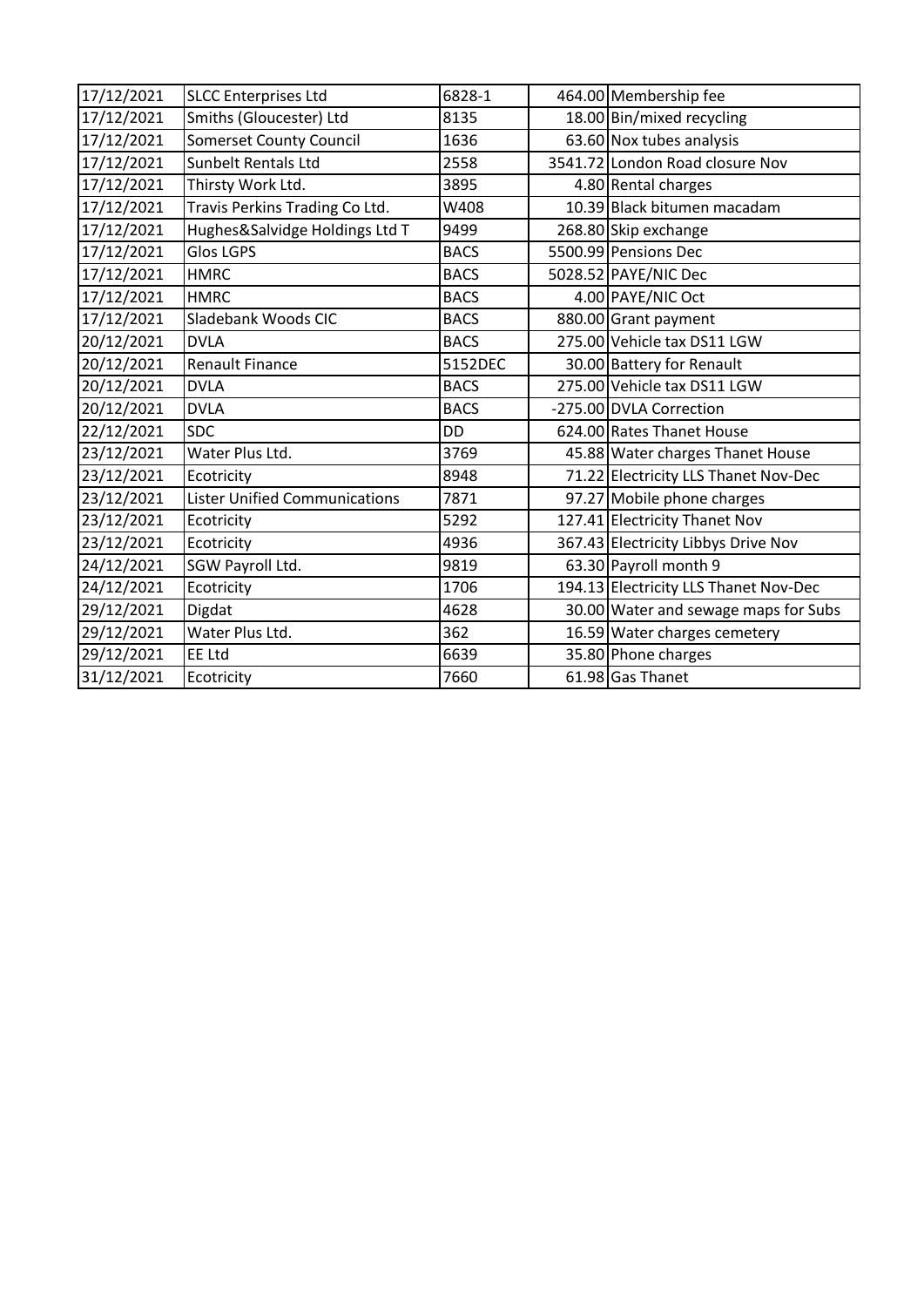# Communications Strategy update

## **AUTHORS**

Town Clerk

## **CONSULTEES**

Deputy Clerk Finance and Policy Working Group Personnel Working Group

### **FOR MEETING**

Council 17th January 2022

### **RECOMMENDATION**

The Finance and Policy Working Group recommend to Council that a provisional figure for a new Communications and Community Engagement post should be included in the draft 2022-23 budget.

The Personnel Working Group recommend to Council that a project group should be established to lead on the Communications Strategy: refining the content and Action Plan, and working through the finer details of a new role and how it would relate to the existing Communications Contract and the Stroud Town CAN (Community Action Network).

Clerk/RFO's recommendation – set a provisional budget of £22,454 inclusive subject to further analysis by the proposed project group.

### **REPORT**

The Finance and Policy Working Group agreed at their meeting 6<sup>th</sup> September 2021 to engage Breakthrough Communications to develop a Communications and Engagement Strategy and deliver a Social Media Workshop for staff.

Following a preliminary meeting with officers the consultants conducted a Council-wide survey and facilitated two workshops which officers and elected Members attended. Their draft Strategy document (copy attached) was presented to the Finance and Policy Working Gro[up at their me](#page-14-0)eting on 13<sup>th</sup> December 2021. The relevant meeting notes are copied in Appendix 1 for information.

In summary the Clerk explained the rationale for further investment in Communications work and its strategic importance. There was general support for improving communications, but some councillors were concerned about the cost implications. It was felt that further work would be required to establish how much the introduction of a Communications Officer would help to relieve workload pressures on other staff and what the budget implications would be. The WG asked the Personnel Committee to look at staff costs and include a provisional figure in the draft 2022-23 budget.

Councillors were requested to submit any specific comments about the draft Strategy but none have been received at the time of writing.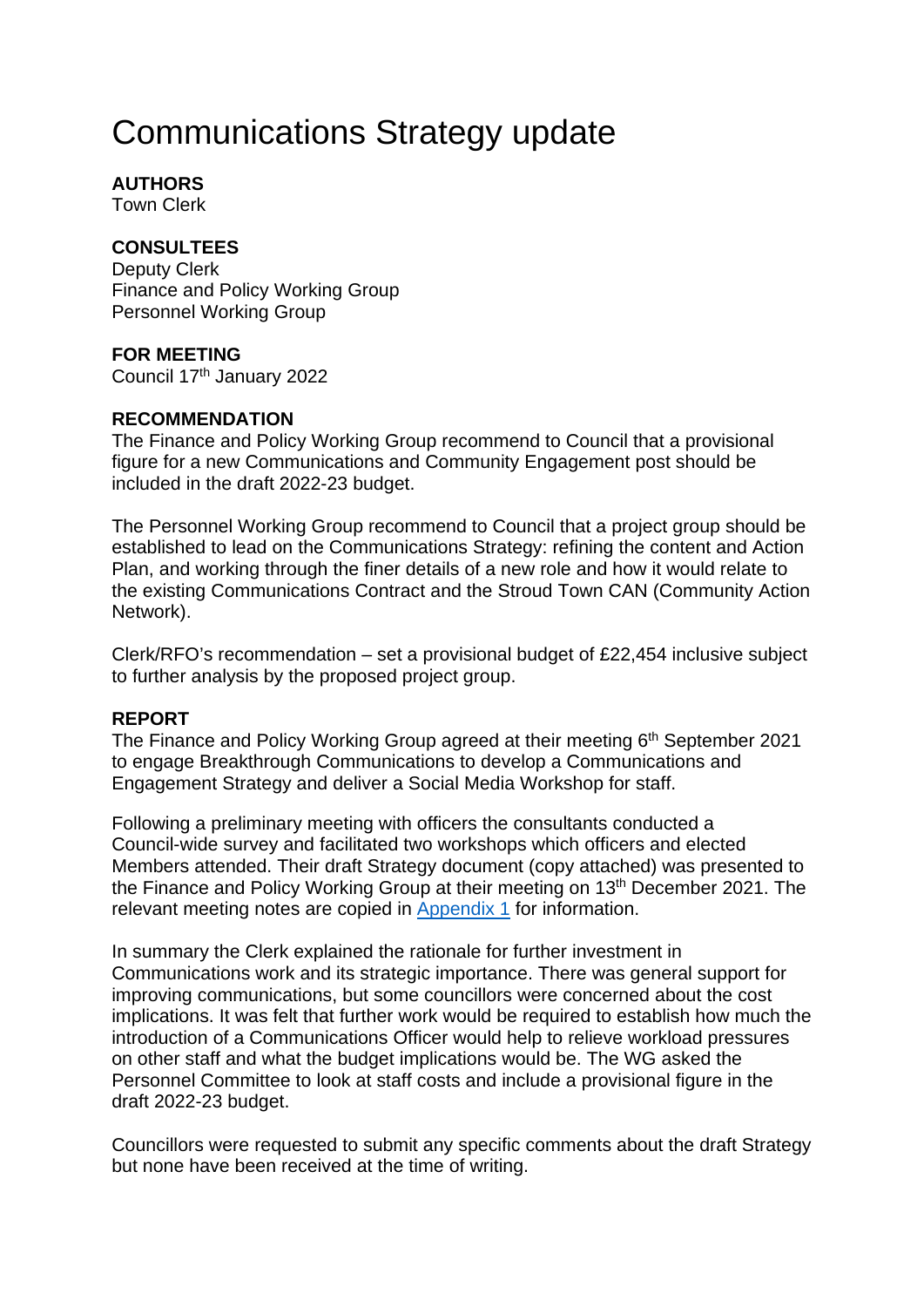The Personnel Working Group then met on 5th January 2022 to consider the request from the Finance and Policy Working Group to look at potential staff costs. A report was presented including a draft budget for a new post. Meeting notes are copied in [Appendix 2](#page-14-1) for information.

In summary: the Clerk presented a report on the need for additional staff resources proposing two new posts: including a new Communications and Engagement Officer and set out in detail the rationale for this additional resource.

The report identified a significant mismatch between the level of staff available and the Council's aspirations to deliver and support projects; the detrimental impact of understaffing on team morale and wellbeing; imminent opportunities to secure government funding to deliver major infrastructure projects; continued pressure from other areas of local government to pass on additional work and projects; a new direction and urgency required to deliver projects to support recovery from Covid-19; and the need to consider replacement of the Nature Recovery & Climate Action Officer post as the 12 months pilot had ended.

The Working Group were uncertain about the need for the role, the responsibilities and what level it would operate at, so did not agree a budget recommendation, but did agreed a recommendation about the establishment of a project group to lead on the Communications Strategy: refining the content and Action Plan where necessary, working through the finer details of a new role and how it would relate to the existing Communications Contract and the Stroud Town CAN (Community Action Network).

Work is still required on the future structure of Stroud Town CAN following a review in the Autumn. This will be progressed when staff resources allow.

The total cost of the discontinued Nature Recovery & Climate Action Officer pilot post has been left in the draft 2022-23 staff budget in anticipation of this being repurposed to provide further support to the CAN, but in a different form. There is an opportunity to repurpose some or all of this budget for a Communications and Engagement Officer post.

The existing Communications Contractor has given valuable feedback on the Communications Strategy and kindly offered to support its development.

#### **LEGAL IMPLICATIONS**

No specific implications.

#### **FINANCIAL AND STAFFING IMPLICATIONS**

The report to the Personnel WG suggested a budget for a relatively junior Communications and community engagement post for 21 hours per week at Scale Point range 10 – 14; £21,322 to £23,080 (2021-22 pay award pending); reporting to the Deputy Clerk. The role would support: projects, social media – scheduled campaigns and responsive work, and volunteer recruitment.

Depending on the 2021 and 2022 pay awards, the estimated annual cost of this post at the mid-point of the scale would be between £16,285 and £17,964 including employers NI and Pension costs.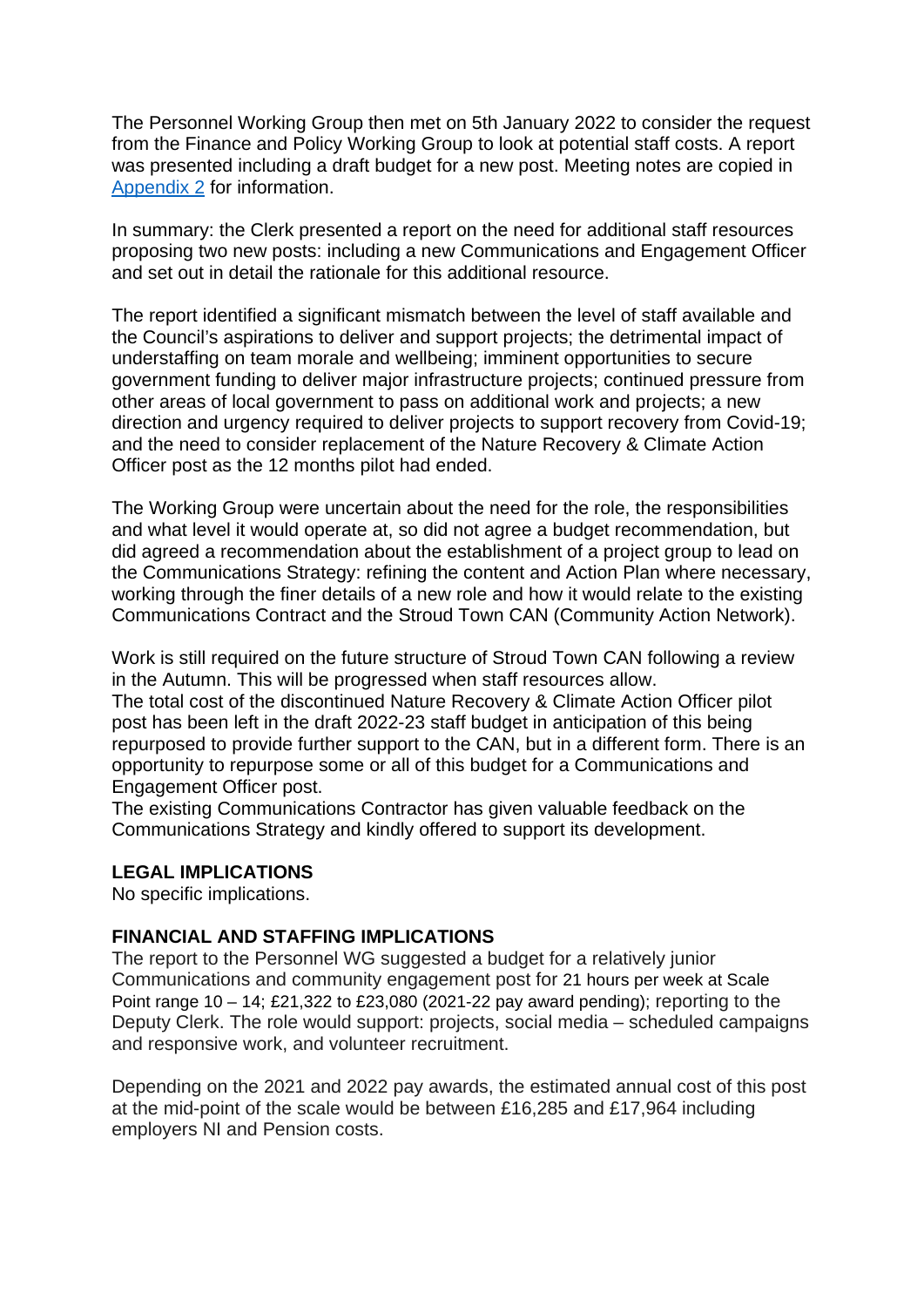It has however been suggested that in order to be effective and relieve workload pressure on other staff the post should be at a higher level and with a more substantial salary, potentially up to £40,000 FTE. Research on recruitment websites suggest a similar post in the private sector would normally command a salary of c£30,000 FTE. It is therefore recommended that a provisional budget of £22,454 inclusive is approved by the Council.

### **EQUALITY IMPLICATIONS**

When considering commissioning the Communications Strategy the Finance and Policy WG were mindful of the need to resolve concerns about how to reach residents who are excluded from our normal communications.

### **CO2 IMPLICATIONS**

Stroud Town CAN is an essential part of the Council's strategy relating to climate change so any working relating to community engagement regarding this will have a direct, but unmeasurable, impact.

The draft Strategy also explores opportunities to make better use of online engagement as opposed to face-to-face, which has implications for personal travel carbon costs.

H<sub>B</sub> 10/1/2022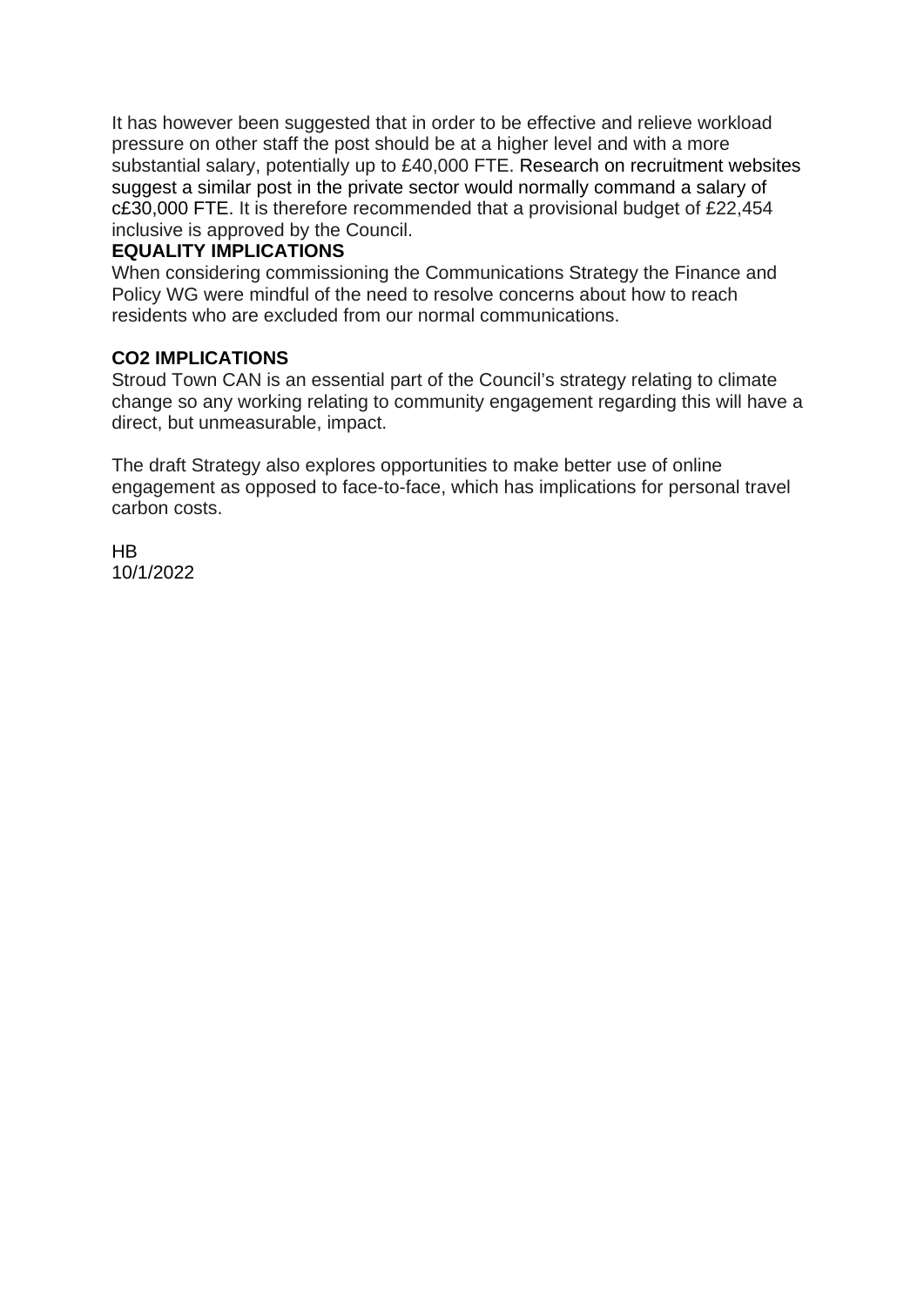# <span id="page-14-0"></span>**Appendix 1**

### **From Finance and Policy WG meeting notes 13/12/2021**

### **"Draft Communications Strategy**

The Working Group considered a draft Communications Strategy prepared by Breakthrough Communications, following research on the Council's existing communications work and workshops with officers and councillors.

The Clerk explained the rationale for further investment in Communications work and its strategic importance. Cllr Parkes was keen for there to be an in-house communications staff resource to support strategic planning, provide transparency on the council's spending and to enable the Council to set the agenda on communications rather than acting responsively. Cllr Davies also expressed support and raised a concern that the Council is not currently getting a strong enough message out to the public about the work being done.

In further discussion there was general support for improving communications, but some councillors were concerned about the cost implications. It was felt that further work would be required to establish how much the introduction of a Communications Officer would help to relieve workload pressures on other staff and what the budget implications would be. There was also a request for the communications action plan to include a guide on messaging for councillors.

### **Actions:**

<span id="page-14-1"></span>It was **agreed** to ask the Personnel Committee to look at staff costs and include a provisional figure in the draft 2022-23 budget.

# **Appendix 2**

### **From Personnel WG meeting notes 5th January 2022**

### **"Report on additional staff resources**

A report proposing two new posts: a Communications and Engagement Officer and an additional Administration Assistant had been circulated. This followed on from a report previously presented at the meeting on 5<sup>th</sup> July 2021.

The report identified a significant mismatch between the level of staff available and the Council's aspirations to deliver and support projects; the detrimental impact of understaffing on team morale and wellbeing; imminent opportunities to secure government funding to deliver major infrastructure projects; continued pressure from other areas of local government to pass on additional work and projects; a new direction and urgency required to deliver projects to support recovery from Covid-19; and the need to consider replacement of the Nature Recovery & Climate Action Officer post as the 12 months pilot had ended.

In addition, the Finance and Policy WG had considered a draft Communications Strategy at their meeting on 13<sup>th</sup> December 20201 and requested that the Clerk report to the Personnel Committee on how much the introduction of a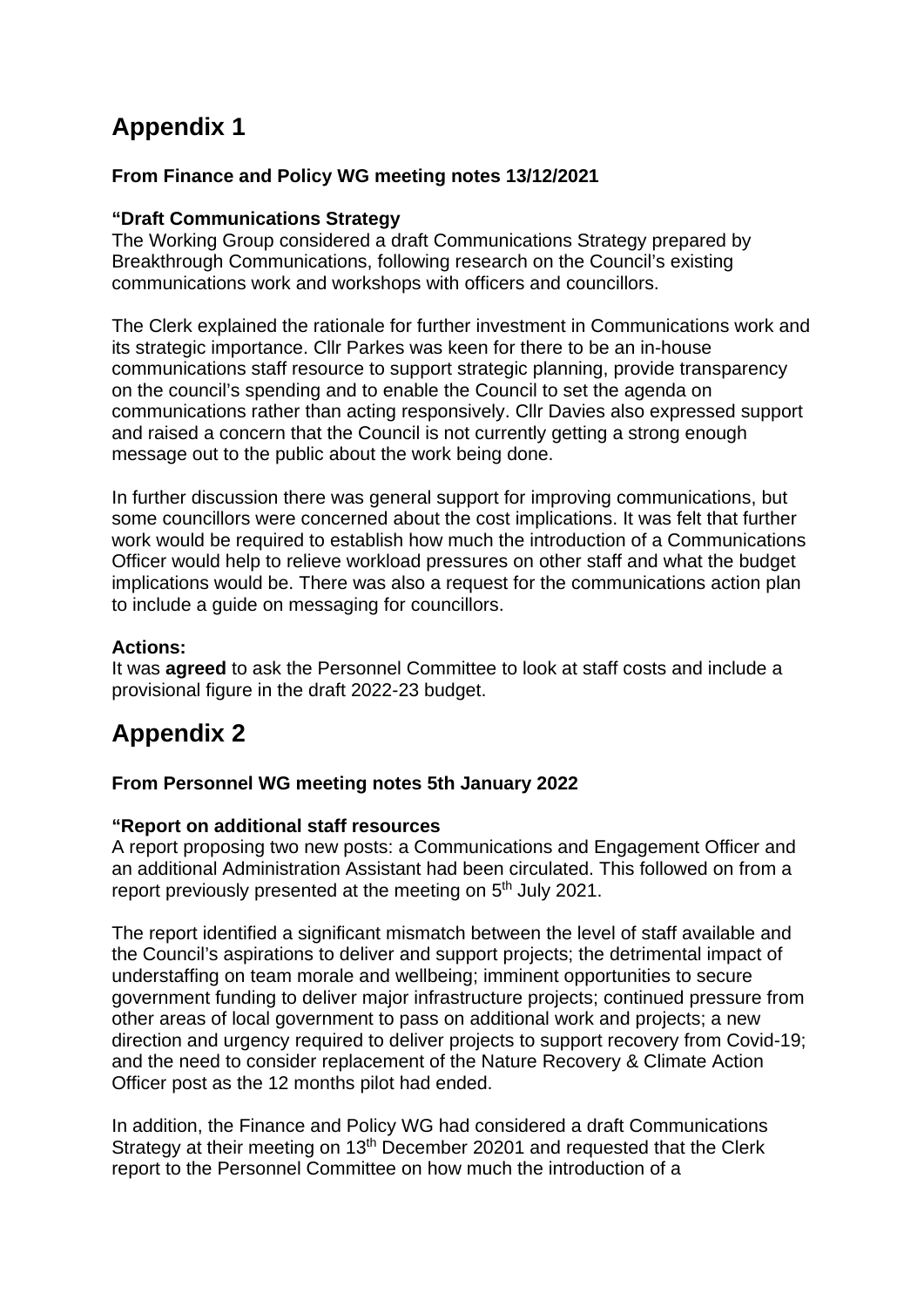Communications Officer would help to relieve workload pressures on other staff and what the budget implications would be.

The Clerk's report addressing the above issues and a draft job description for a Communications and Engagement Officer were discussed at length. The Clerk and Deputy Clerk responded to questions about the need for the post, how it would relate to support and funding for the Stroud Town CAN (Community Action Network), and the impact on the existing Communications Contract.

The Working Group were uncertain about the need for the role, the responsibilities and what level it would operate at. As a result the Working Group did not agree a budget recommendation.

The Working Group did, however, **agree** to recommend to Council that a project group should be established to lead on the Communications Strategy: refining the content and Action Plan, and working through the finer details of a new role and how it would relate to the existing Communications Contract and the Stroud Town CAN (Community Action Network).

**Action:** The Clerk was asked to develop some budget options for consideration at the Council meeting on 17<sup>th</sup> January."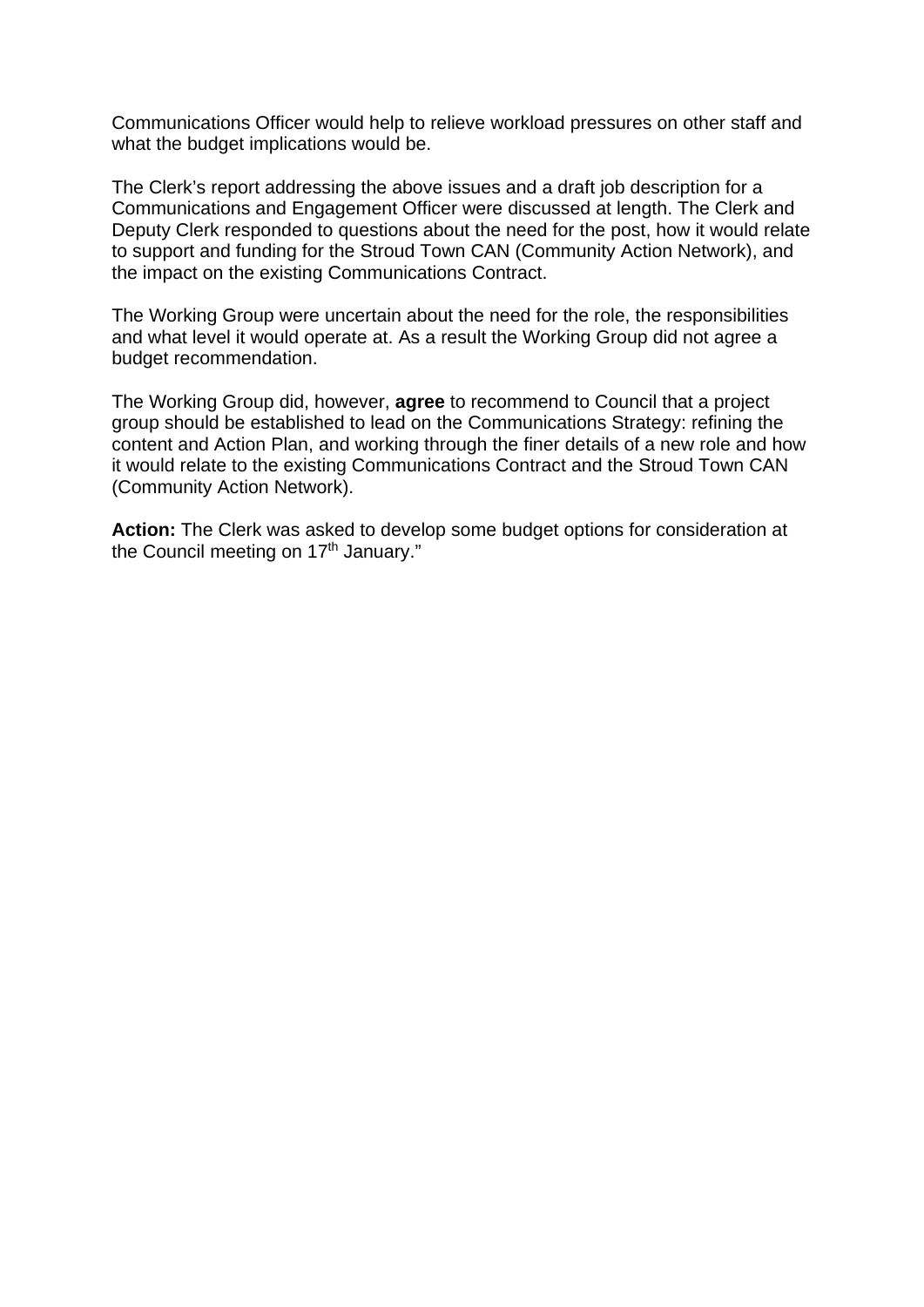# REPORT ON STAFF REQUIREMENTS

AUTHOR Town Clerk

# CONSULTEES

Personnel Working Group

# FOR MEETING

Council 17th January 2022

# RECOMMENDATION

Approve the creation of a new Administration post for immediate recruitment.

# REPORT

# **Background**

This report follows on from reports presented to the Personnel Working Group meetings on 5/7/2021 and 5/1/2022, which originally accompanied a presentation by the Clerk concerning staff workload issues.

Growing workload has led to a need to revisit some areas of the Council's staffing. In particular this has been driven by the following factors:

- significantly mismatch between the level of staff available and the Council's aspirations to deliver and support projects, especially with regard to Nature Recovery & Climate Action
- detrimental impact of understaffing on team morale and wellbeing which continues to deteriorate
- detrimental impact of understaffing on staff mental and physical health (see [Legal Implications](#page-19-0) section below)
- imminent opportunities to secure government funding to deliver major infrastructure projects in partnership with Stroud District Council and other stakeholders, e.g. Levelling Up fund, which is now consuming almost all of the Project Officer's time and at least 25% of the Clerk's
- continued pressure from other areas of local government to pass on additional work and projects
- new direction and urgency required to deliver projects to support recovery from Covid-19
- need to consider replacement of Nature Recovery & Climate Action Officer post as the 12 months pilot has now ended.

Reports to the Personnel Working Group have focused on ensuring that the Council has the right staff in place to deliver its statutory obligations and respond to significant demand for project and community engagement work.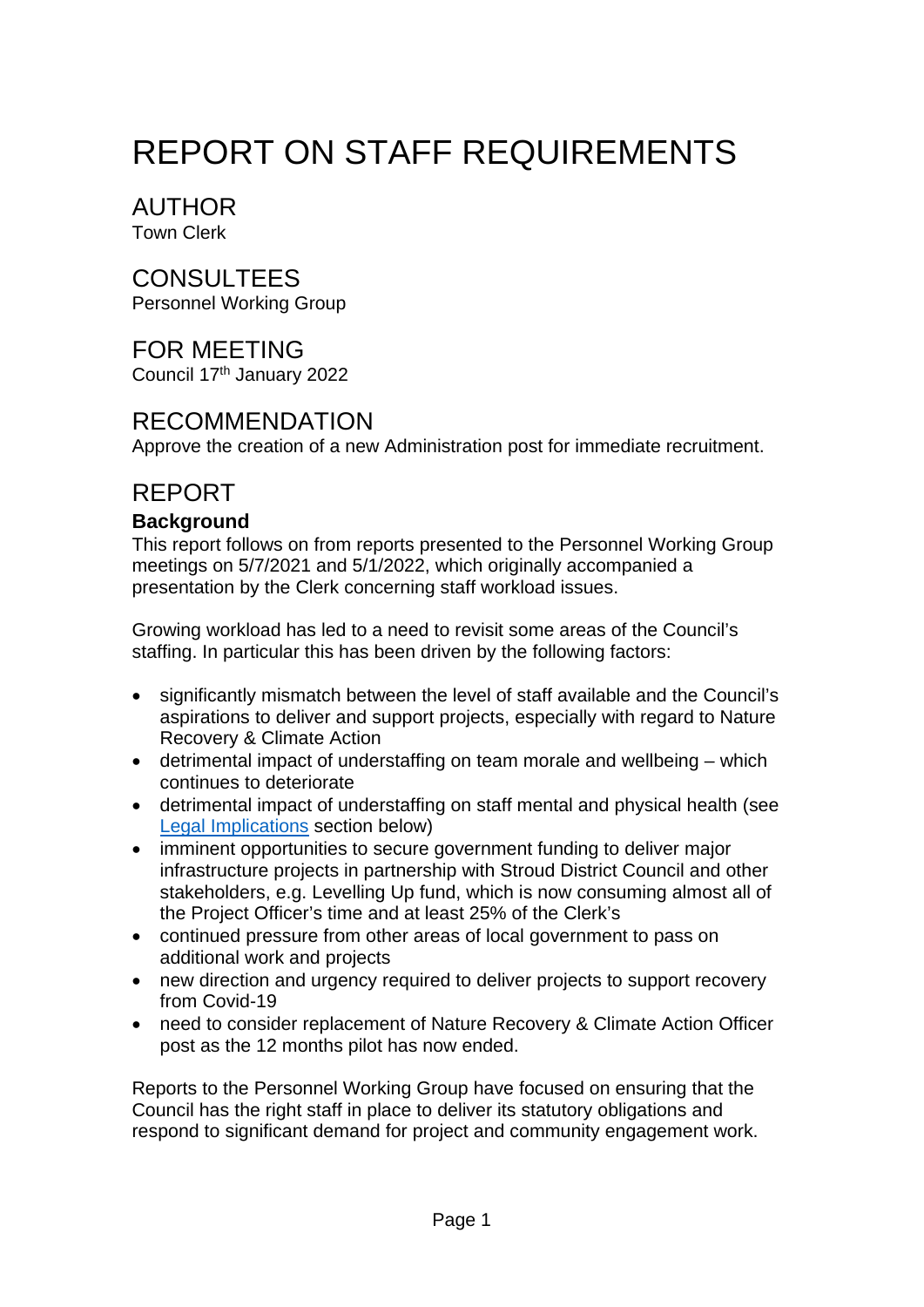The outcome of discussions regarding communications and community engagement are the subject of a separate report (agenda item 10).

The current staff structure is detailed in **[Appendix 1](#page-20-0)**.

# Project management and administration

From 2019 staff review carried out by LGRC:

"It is also worth noting the large volume of projects that the Council has identified and wishes to progress as set out in the new strategy, Neighbourhood Development Plan (NDP), cultural strategy and potential future asset transfers. It appears the current ambition of the Council in terms of volume of projects is beyond the capacity of a single project role to move them all forward. The Council needs to confirm the number and priority of the projects identified and assess current timescales; it may consider that additional project officer resource may be required to progress these projects at an acceptable rate and to assist the project manager. A new part-time project officer role could be created to support the project management and ensure a greater range of projects could be progressed and further related fundraising undertaken."

Whilst staffing numbers have grown a little since the first review in 2016 the current staffing level relating to projects remains low in proportion to the volume of projects planned. The budget for project staff equates to a Full Time Equivalent (FTE) of 2.2, which includes the Community Development Officer post at 30 hours, which is effectively operating a single project. See **[Appendix](#page-21-0)  [2](#page-21-0)** for a breakdown.

Since the staff team was expanded in 2016 the volume of administration work has naturally increased because:

- project activity has grown exponentially,
- the council has a higher profile, and
- when significant new opportunities arise, for example the Levelling Up Fund, which represent golden opportunities to deliver on the Council's strategic objectives, staff resources have been diverted to capitalise on them, but this impacts availability to deliver the projects already in hand.
- increasingly active councillors are driving demand for new activities, for example:
	- o Stroud CAN
	- o Community development work
	- o multiple projects arising from the NDP
	- o Climate emergency declaration
	- o Covid-19 response (hopefully temporary).

Delivering projects during Covid-19 restrictions has been difficult, but it is clear that a significant proportion of the work required is administrative rather than the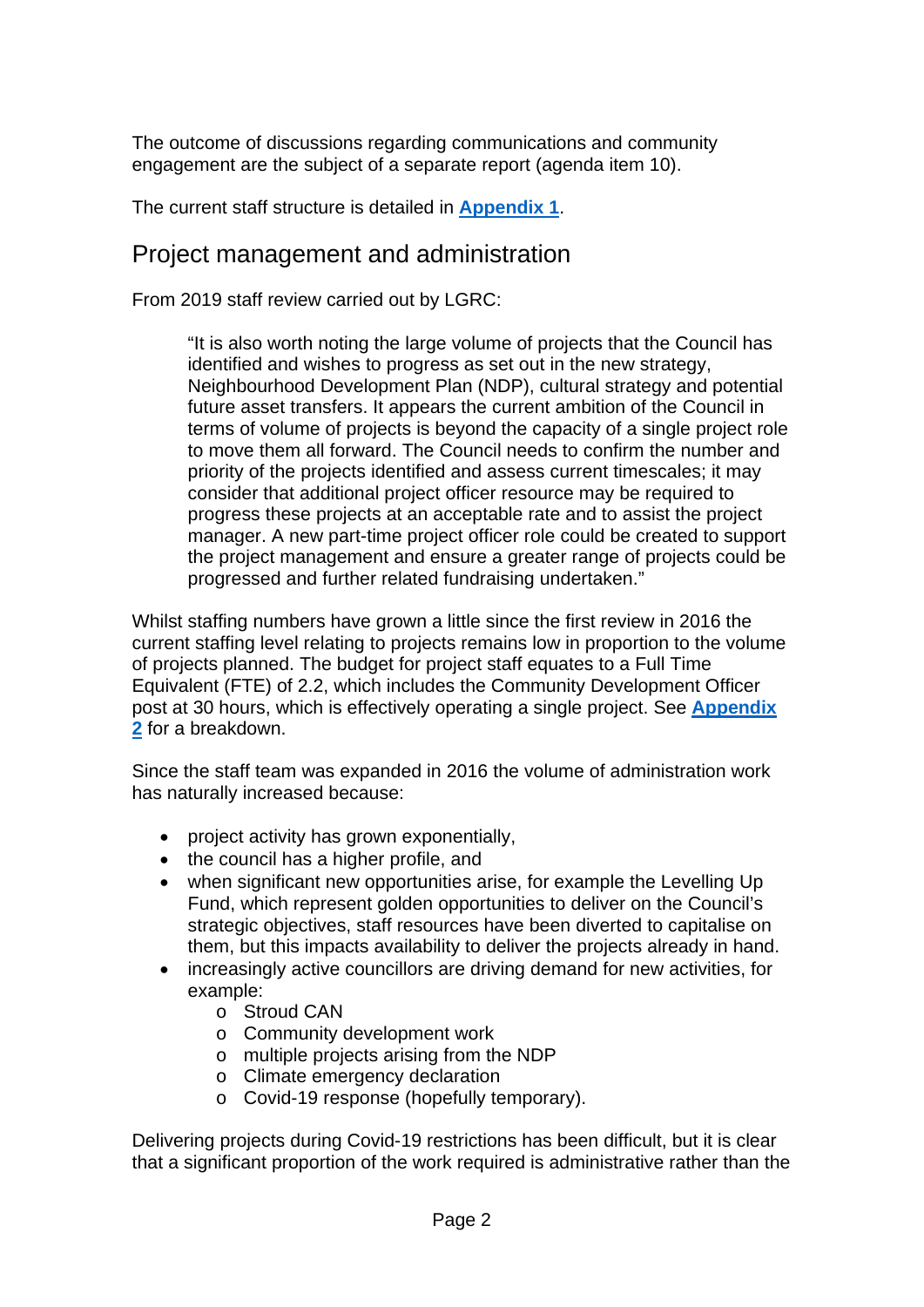management and delivery of projects, and there is a shortage of staff available to do these tasks. Current administration staff are fully occupied with their regular duties, including administration of Council meetings and procedures, public enquiries, cemetery administration and office management.

This means that more senior officers (Clerk, Deputy Clerk, Green Spaces Manager), are spending valuable time on basic admin tasks relating to projects they are delivering, e.g. organising meetings, writing meeting notes, which could be handled by a less senior post, but there is no spare capacity for existing admin staff to take on this work. This is not a good use of public funds.

# **Nature Recovery & Climate Action Officer**

The Council created the post of Nature Recovery & Climate Action Officer as a one-year pilot from November 2020. It became clear that the functions required to support the CAN are more to do with administration, communications and community engagement than project management. Some useful progress has been made on reshaping the CAN, but this has not yet been finalised.

# **Volume of projects**

The Council has continued adding project work to the "large volume of projects" identified in the 2019 report, as demonstrated in the Action Plan presented to the Finance and Policy WG on 13/12/21.

The Finance and Policy Working Group discussed a 5-year Action Plan, which was designed to spread project workload over a longer timeframe. Unfortunately the work on reviewing the Council's Strategy, and therefore the linked Action Plan, has been delayed by the requirement for further discussion about the Communications Strategy, which logically should be included in the Strategy before it is brought back to Council for approval.

The Finance and Policy Working Group have also discussed and proposed a new responsibility for the F&P Committee acting in a "Project Office" role, monitoring progress and prioritising projects, which will help, as long as there is a recognition of the need to match project volume with staff availability.

Additional administration support is still also urgently needed across all project work. Having highly skilled staff earning relatively high salaries, doing basic administration tasks, does not represent good value for council tax payers, and is demoralising and frustrating for the staff involved. There is a risk that resignations or sickness absences will follow if this issue is not addressed.

# **New post**

The Personnel Working Group (5/1/2022) provisionally recommended the creation of a new Administration post, subject to more detail being provided on the justification for the post and a job description. This report is intended to justify the need, particularly in terms of the impact of understaffing on staff mental and physical health. Without going into personal details, health issues related to workplace stress are apparent.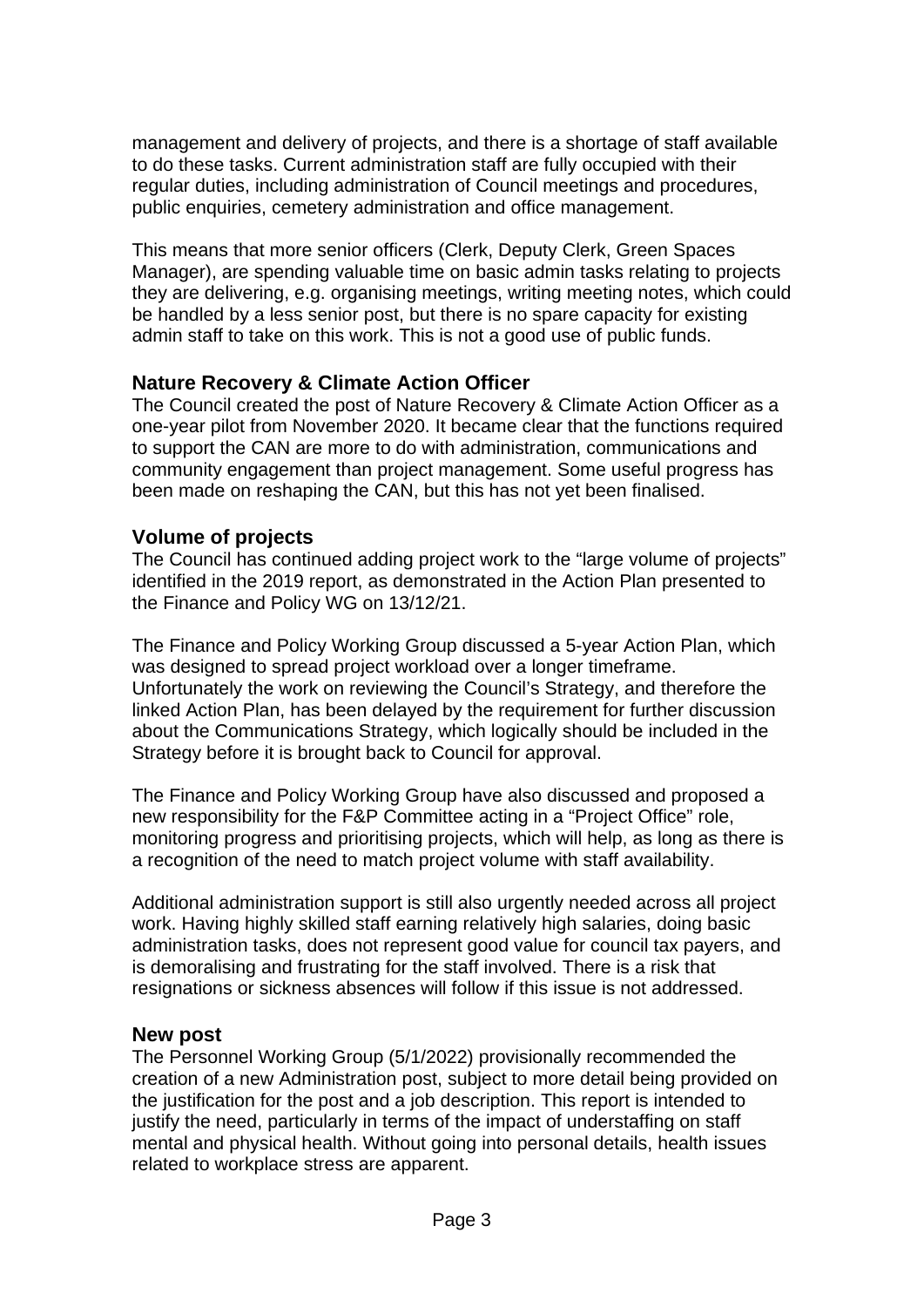The attached job description [\(Appendix 3\)](#page-23-0) is based an existing administration post, updated to recognise changes in other roles and extended to include specific responsibilities relating to projects. The new post would report to the Deputy Clerk. A potential revised structure is included in [Appendix 4,](#page-25-0) but this will be subject to separate discussions regarding Communications and Community Engagement staffing.

# <span id="page-19-0"></span>LEGAL IMPLICATIONS

The Health & Safety at Work etc Act 1974 requires employers to secure the health (including mental health), safety and welfare of employees whilst at work and, amongst other things, provide a safe place of work; ensure safe systems of work and provide information and training.

In addition, under The Management of Health & Safety at Work Regulations 1999, employers are required to carry out a suitable and sufficient assessment of the health and safety risks to which their employees are exposed whilst they are at work. This includes the requirement to assess the risk of stress-related ill health arising from work activities and to take measures to control the identified risk[1.](#page-19-1)

The H&S Executive identify 6 main causes of workplace stress: "demands, control, support, relationships, role and change." There are currently issues with demands (staff not being able to cope with the demands of their jobs) and support, which the creation of this post would help to address<sup>2</sup>.

# FINANCIAL AND STAFFING IMPLICATIONS

The additional staff costs for this proposed post, based on a 21 hours/week contract would be £14,626 include employer's NI and Pension contributions.

# EQUALITY IMPLICATIONS

The Council is legally bound by the public sector equality duty to prevent and eliminate discrimination, establish and promote equality and equal opportunities, and foster good relations between people with different protected characteristics.

# CO2 IMPLICATIONS

No direct benefits, but having additional capacity would potentially support the delivery of projects linked to the Council's objectives relating to carbon reduction and biodiversity.

**HB** 11/012022

<span id="page-19-1"></span><sup>1</sup> Work-Related Stress: A Guide<https://www.hse.gov.uk/stress/assets/docs/eurostress.pdf>

<span id="page-19-2"></span><sup>&</sup>lt;sup>2</sup> Work-related stress and how to manage it: causes of stress at work – HSE <https://www.hse.gov.uk/stress/causes.htm>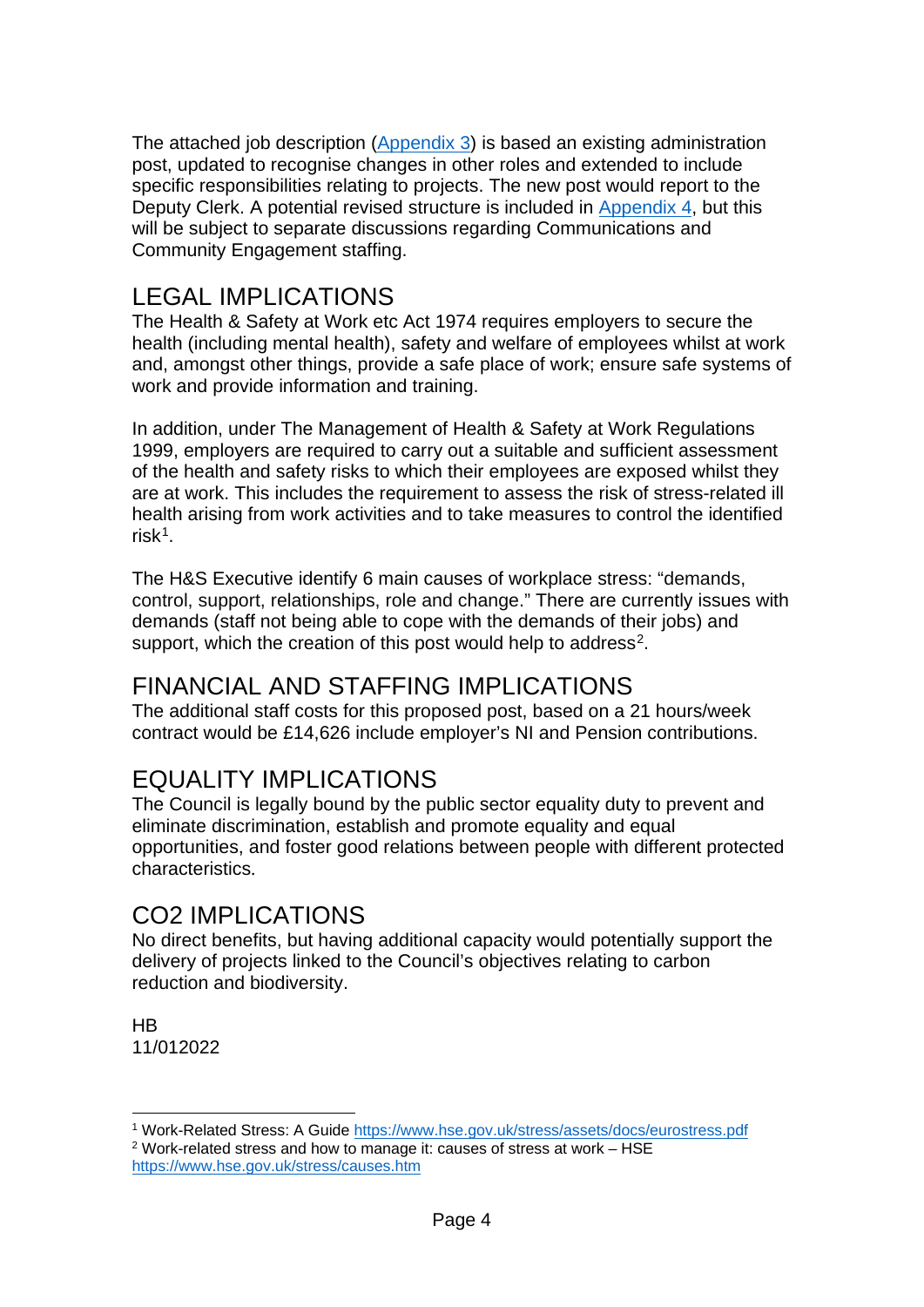# <span id="page-20-0"></span>Appendix 1 Current staff structure

The diagram below has been colour coded to show the main working areas. Blue – office and admin; Yellow – projects, Green – Green Spaces.

It should be noted, however, that the Town Clerk, Deputy Clerk, and Green Spaces Manager are also involved in leading much of the project work.

The chart has been updated to include the following changes:

- Community Development Officer increased from 24 to 30 hours per week.
- Finance work now two posts.
- Nature Recovery and Climate Action Officer pilot ended, but still included because the post is under review
- Fundraiser (casual) included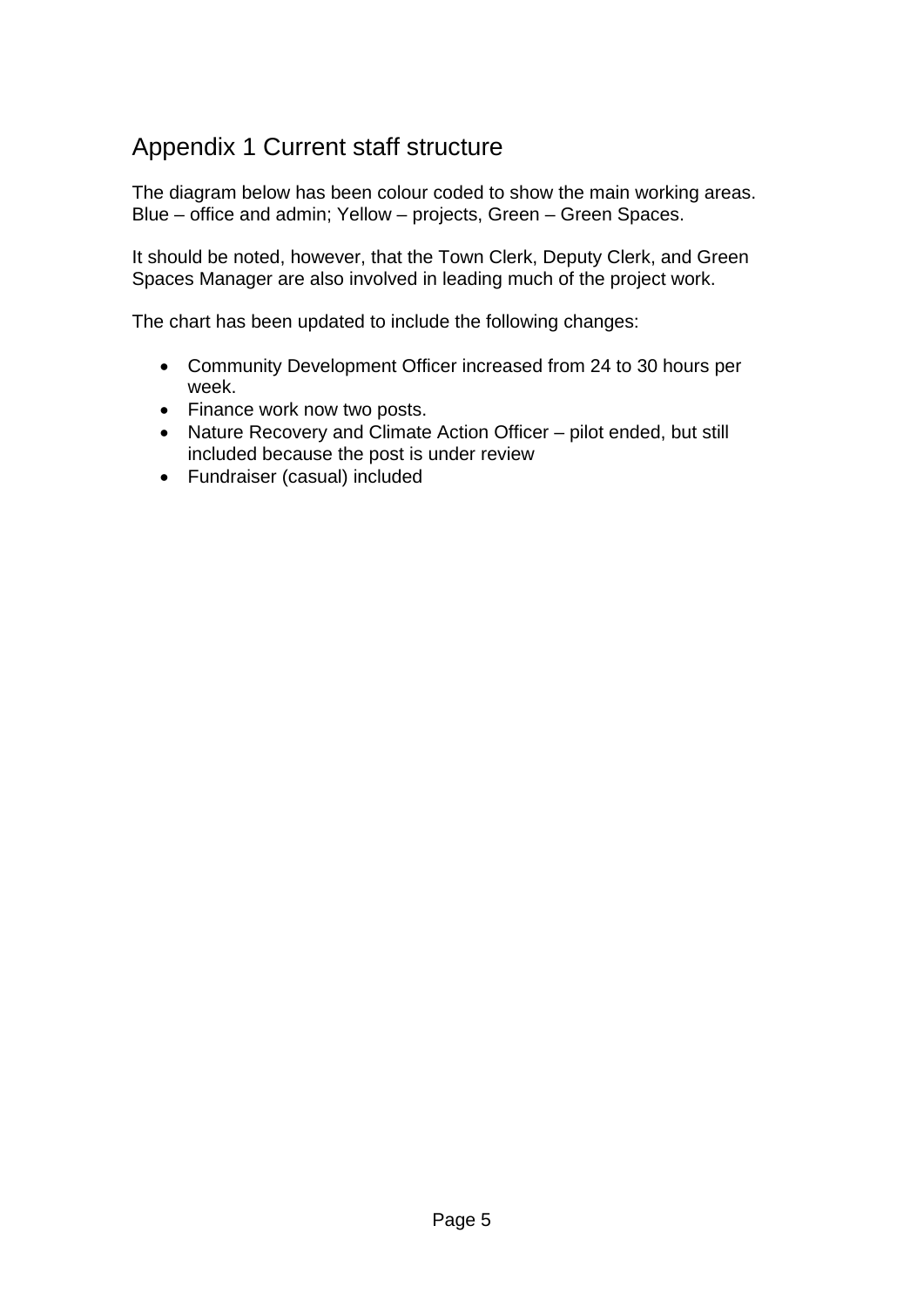<span id="page-21-0"></span>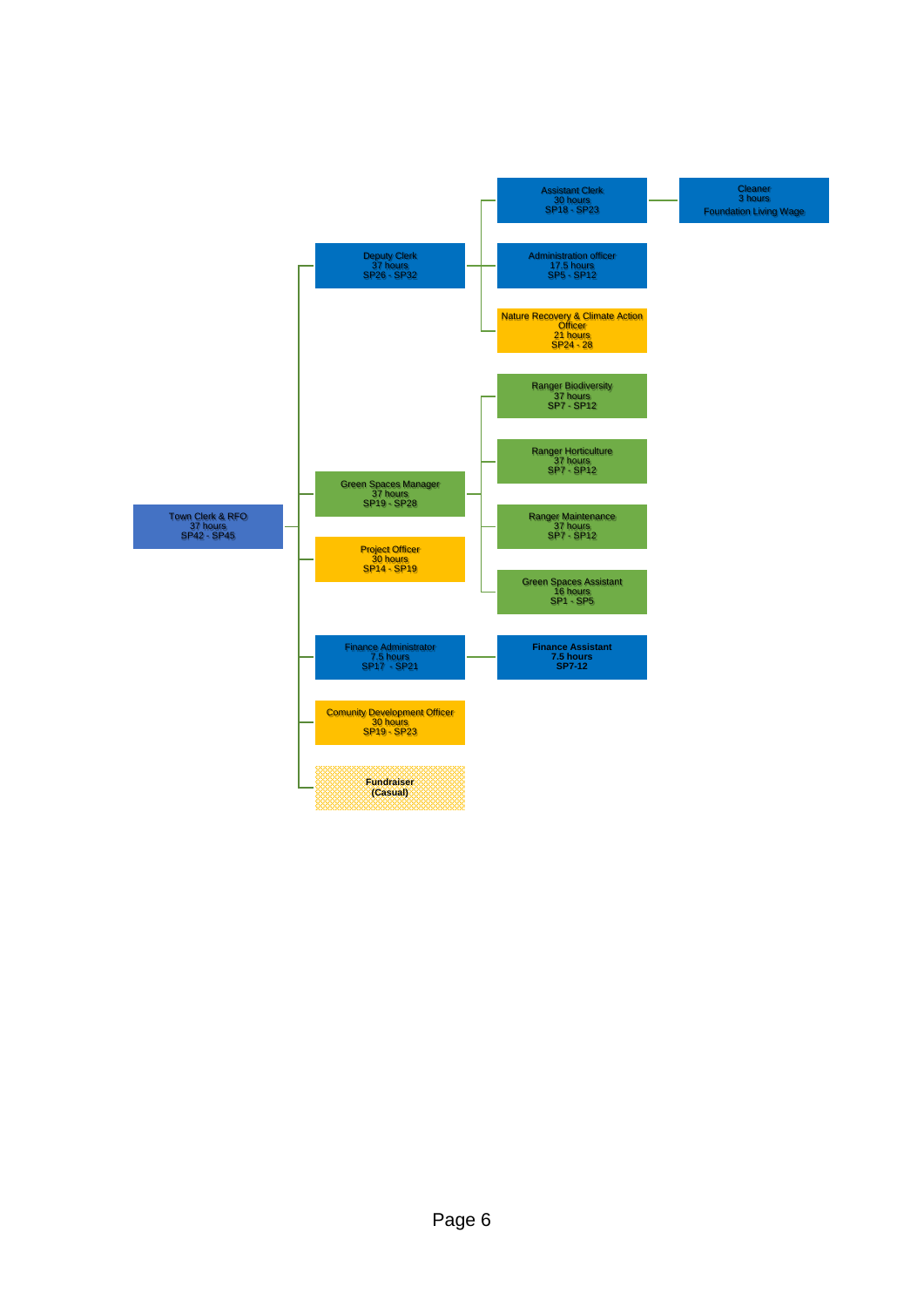# Appendix 2 Breakdown of staff hours and budgets

| Area                        | <b>Hours</b><br>per<br>week* | <b>FTE</b> | <b>Draft budget</b><br>2022 (1%) including<br>salaries.<br>NI and pension |
|-----------------------------|------------------------------|------------|---------------------------------------------------------------------------|
| Office management and admin | 140                          | 3.8        | £171,838                                                                  |
| <b>Green Spaces</b>         | 51                           | 4.4        | £129,772                                                                  |
| Project work*               | 81                           | 2.2        | £81,725                                                                   |
| <b>TOTAL</b>                | 21                           | 10.3       |                                                                           |
|                             |                              |            | £387,590                                                                  |

If holidays are taken into account the actual hours worked are only 86%-87% of the total, depending on length of service.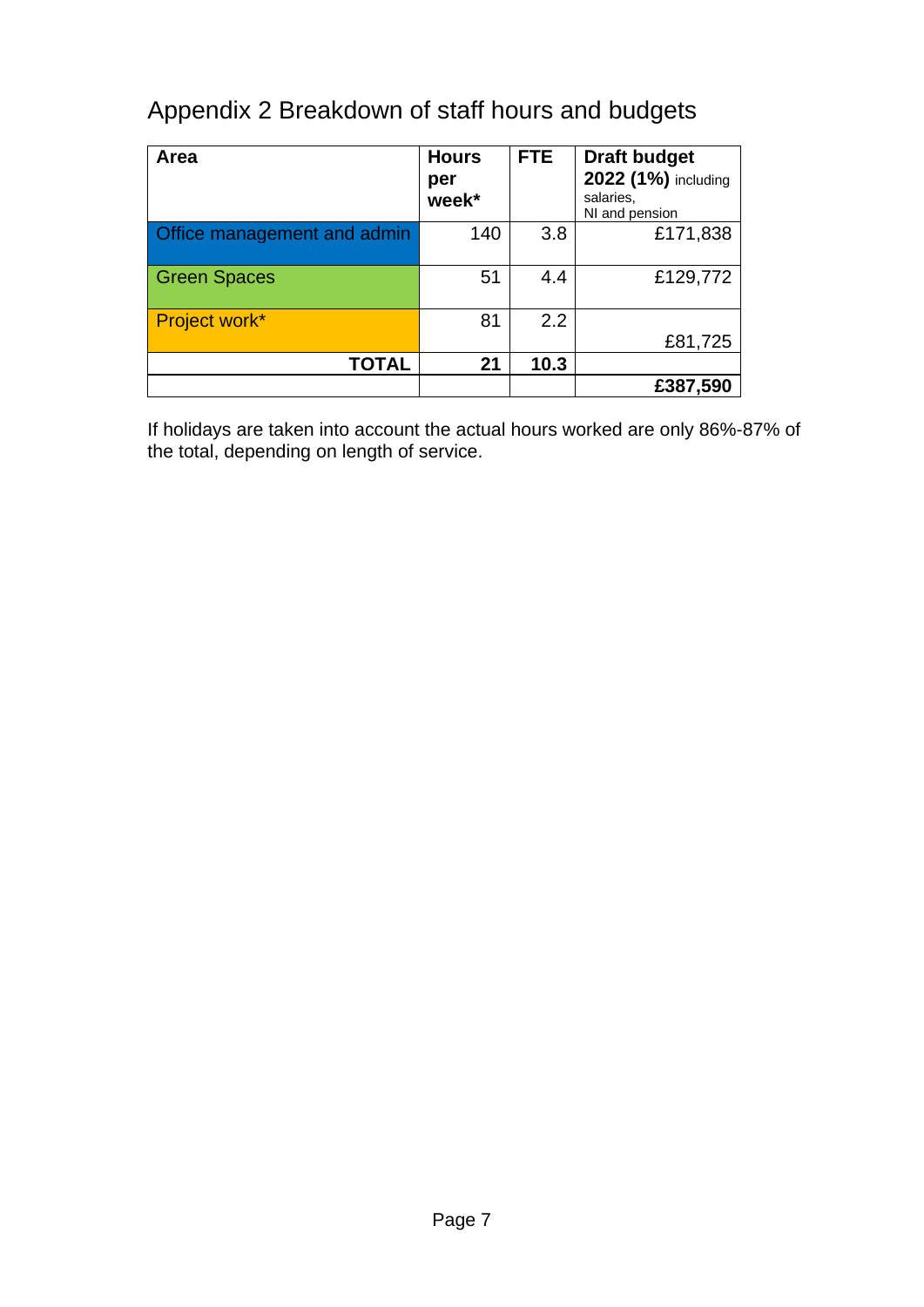# <span id="page-23-0"></span>Appendix 3

# **Projects and Administration Assistant JOB DESCRIPTION**

**Principal Purpose:** To contribute to the efficient running of a proactive, community minded Town Council by providing administrative support to staff and members, engaging with the public and playing an active part in the improvement of its work and development of projects.

**Reporting to:** The Deputy Clerk

**Based at:** Thanet House, 58 London Road, Stroud, Glos. GL5 2AD

**Specifically, this role will involve:**

#### Office administration

On a daily basis, opening, recording, responding to or distributing incoming physical mail and email and processing outgoing mail.

Administrative support for the Council's grant programme

Administrative support to ensure any actions allocated by committees are completed and reported in a timely manner

Administrative support for regular review and updating of the Council's policies and procedures

Administrative support with HR tasks and record keeping

#### Project administration

Scheduling meetings and distributing relevant documents to stakeholders

Note taking in meetings including accurate records of actions and distribution of notes to stakeholders

Administrative support for projects to ensure target dates are met within budget

Administrative support for the Council's project team (Town Clerk, Deputy Clerk, Projects Officer and Green Spaces Manager), including diary management and file maintenance

Liaison with stakeholders to ensure clear communication regarding all aspects of projects and KPI's.

### Community Engagement

Ensuring the provision of helpful, prompt and friendly responses to enquiries, both in person and via telephone and email.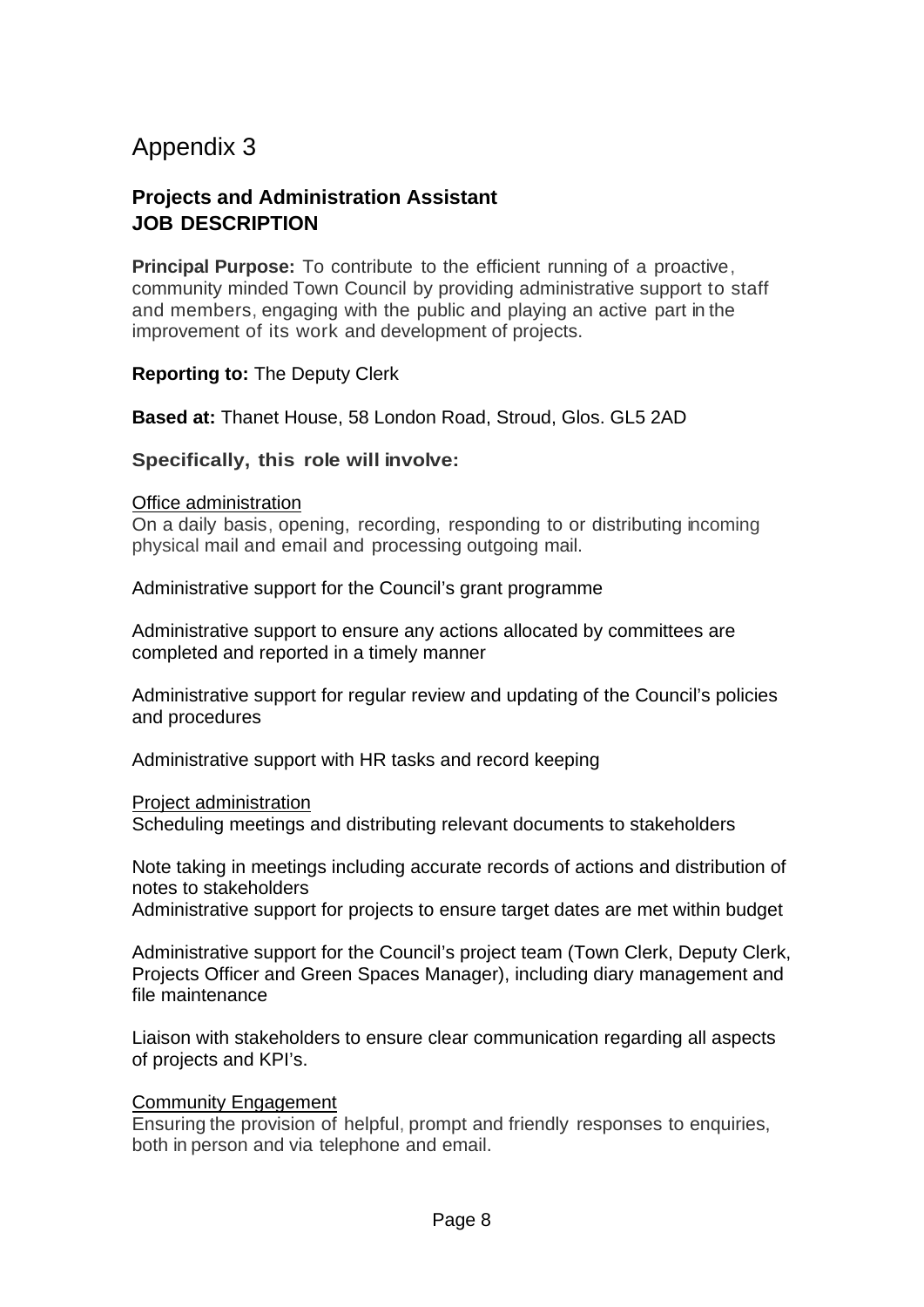Keeping public notices up to date and maintaining the office display windows and literature carousel.

Support for the organisation of civic events including: Annual Town Meeting, public consultation events and armistice/remembrance services.

Support for the day-to-day maintenance and updating of the Council's website and social media accounts

### Data and Records

Administration of the Council's filing and archive database, both physical and electronic, ensuring data is retained in line with GDP Regulations

### Services to members and officers

Ensuring agendas and minutes are distributed ina timely fashion and that office copies and official records of meetings are maintained

Acting as personal assistant to the Town Clerk, Deputy Clerk, Mayor and Deputy Mayor, to include managing diaries and correspondence with parishioners

### Any other task that may be reasonably requested from time to time

**Hours of Work**: 21 hours per week, Monday to Friday (can be split over five days but must include Friday)

**Holidays**: 22 days per annum increasing to 25 days after 5 years continuous service, plus bank holidays (pro rata)

**Salary**: NJC Scale 5-10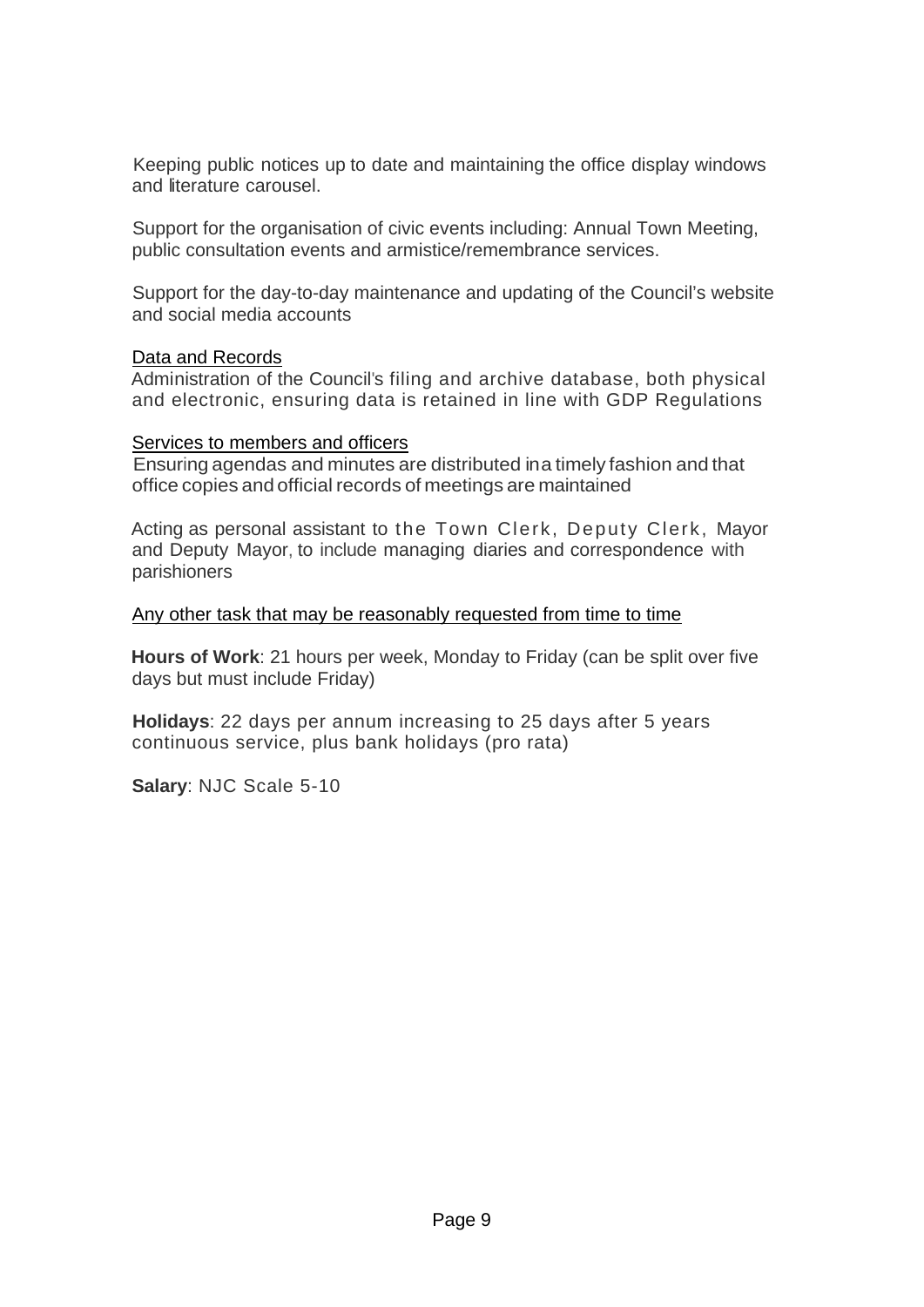# <span id="page-25-0"></span>Appendix 4 revised staff structure

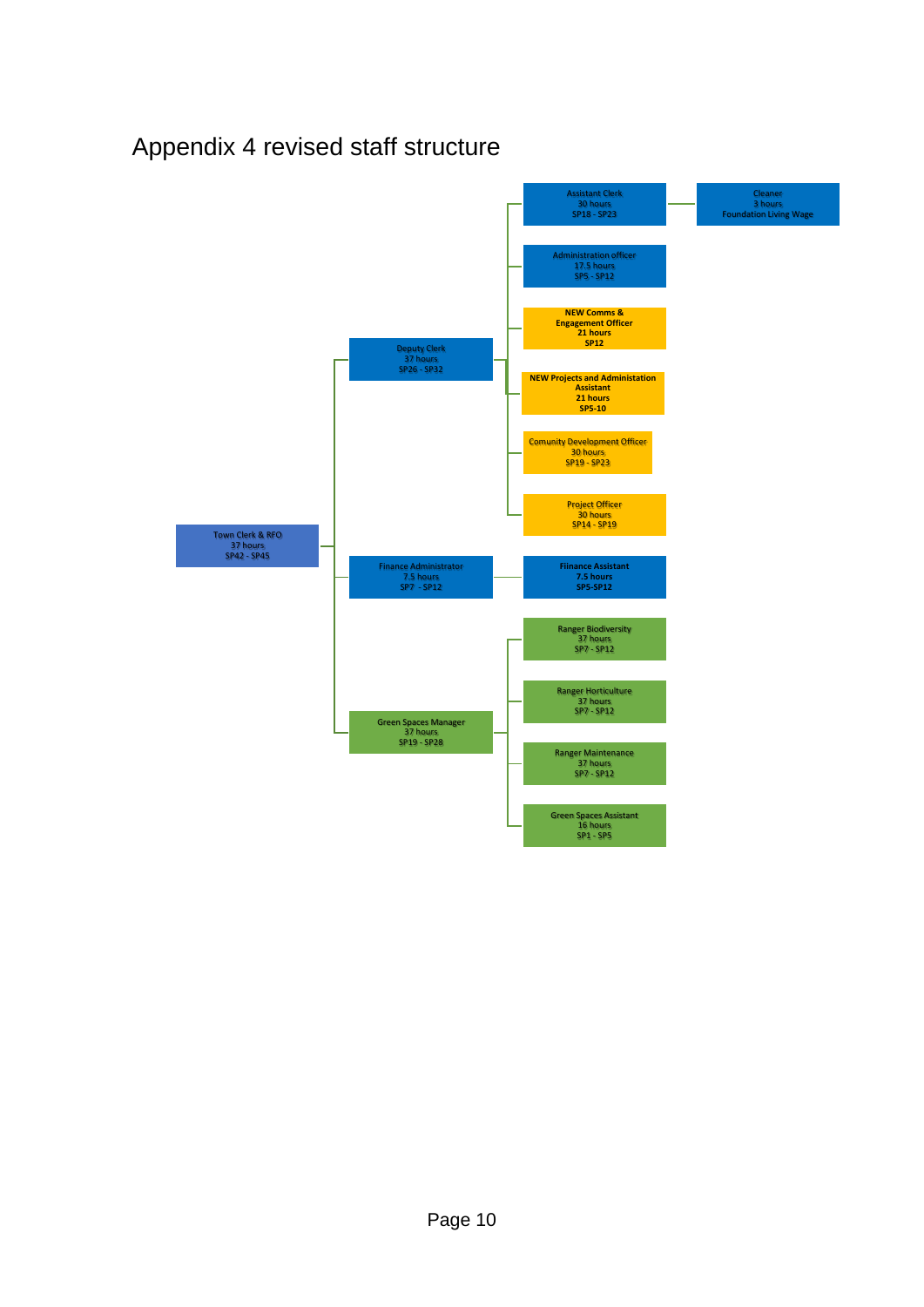# 2022-23 budget report

# AUTHOR

Town Clerk

# **CONSULTEES**

Committees: Personnel, Regeneration, Environment, Community and Finance and Policy

FOR MEETING Council 17th January 2021

# RECOMMENDATION

Approve draft budget and precept requirement, including additional staff resources as detailed in separate reports and tables, including additional staff resources.

Increase cemetery fees by 2% from 1st April 2022.

# REPORT

To be read in conjunction with Budget tables attached.

### **2021–2022 Budget**

Budget pages 2 to 6 show the budget for this year, expenditure and income to the end of September and predicted outturn for the end of the financial year 31/3/2022)

If repairs to stonework at the Subscription Rooms go ahead before the end of the year a deficit of £15,915 (expenditure-income) is predicted at year end. This will impact on the general reserve, but it will remain within tolerable levels.

# **2022–2023 Budget** (see budget pages 1 to 14)

### **Expenditure**

*Salaries (office and green spaces team)*

The Personnel Committee reviewed the whole staff budget at the meeting on 5<sup>th</sup> January 2022. The draft budget is based on the staff that are already in place or due to join the Council before 1<sup>st</sup> April 2022. It also includes the cost of the CAN Project Officer post pending further discussion on new staff roles and ongoing support for the CAN.

The staff budget assumes that the 2021-22 pay settlement will be based on the employers' "final" offer of 1.75%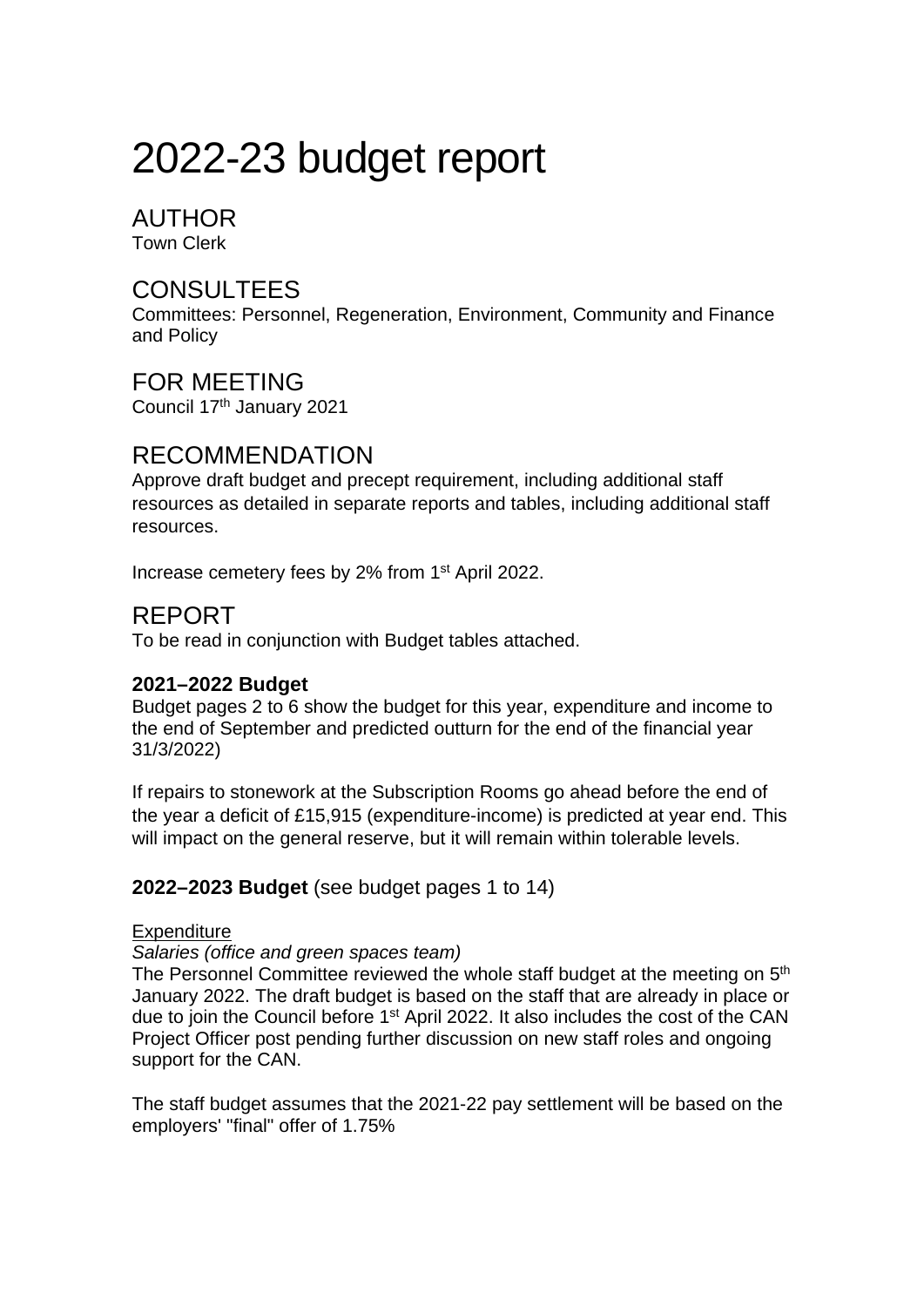It is calculated on a 1% increase in 2022-23, but this may be higher. The impact of potential increases of 2% and 3% are set out in table on page 1.

#### *Pensions*

The Employers' contribution rate has reduced from 22.4% to 21.1%. An actuarial valuation of the Gloucestershire LGPS pension scheme was carried out in 2019 and the rates for 3 years from 2020 were confirmed.

#### *Additional staff*

See separate reports. Cost implications are set out on page 14 of the budget tables.

#### *Service level agreements*

The agreements have all been reviewed by the Community Committee.

#### Income

#### *Fees and charges*

Cemetery fees – it is recommended that current fees are increased by 2% - the same level as SDC.

#### *Grants*

See the Projects sheets (pages 9-11) for more information on where grants will be sought to fund project work.

#### *Precept*

The tax base has now been confirmed at 4361.3, an increase of 1.59% compared to the current year.

The draft budget results in a precept of £770,671 or £176.71 per Band D property, an increase of 1.85% or 6p per week.

Assuming that the recommendations regarding additional staff resources are approved, with no reduction in the budget for CAN support the resulting budget would be £807,751 or £185.21 per Band D property, an increase of 6.75% or 22p per week.

If the Council wishes to reduce the overall expenditure budget it should be noted that each 1% reduction equates to £7,706.

#### Projects (see Projects worksheets – pages 9-11 and summary – page 8) *Thanet House works projects*

Planning and listed building permissions are in place for refurbishment, but this is on hold pending potential relocation. The Office working groups are exploring options – see separate report to Council. A budget is included for either interim works to Thanet House or potential relocation costs.

#### *NDP review*

The Regeneration Committee will be working on a review of the NDP (postponed from 2021), estimated at £10,000 to include the cost of community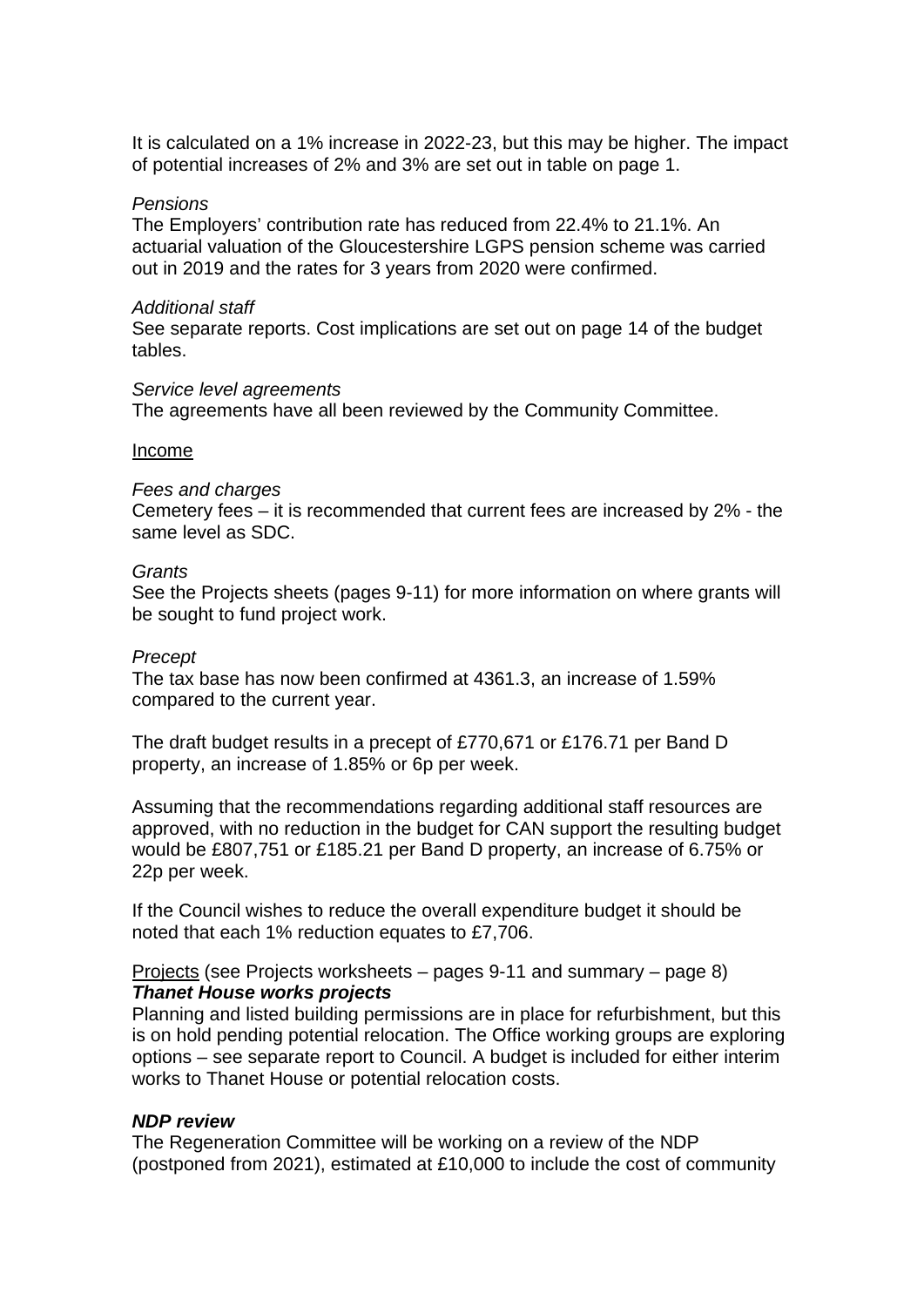consultation and external consultancy. It is anticipated that a £10,000 Locality grant will be available to support this – an application will be made in the new year.

### *NDP projects*

This budget is mainly funded from reserves. Planned projects/costs include:

- Street Spaces work arising from 2021 report.
- Golden valley project website license
- Match funding for new projects (e.g. Levelling Up Fund)
- Sub Rooms forecourt (in development potentially included in Levelling Up Fund bid.
- Pollution monitoring Nox tube analysis and a consultant report update on new data

#### *Road Safety*

An underspend is anticipated at year end. It is recommended that this money is placed in an earmarked reserve to fund any future projects.

### *Environment Projects and Play equipment updates*

The Environment Committee have a long-term programme for the planned replacement and improvement of play equipment at the Council's playgrounds. New equipment at the Leazes which is being partly funded by a s106 contribution is due to be delivered in the next few months.

Some other Environment Committee projects have been delayed – the draft budget makes provision of unspent project and play equipment funds being placed in reserve at the end of the year for use in 2021-22.

Planned works for 2022-23 include:

- Play equipment updates
- Long Ground riverbank and bog
- Interpretation and signage
- Fennels View improvements
- Accessibility improvements

### *Lansdown Hall*

Planning and listed building consent has been secured for a further phase of improvements to the Hall, including a new entrance from Bank Gardens, improved bar and toilets, lighting and railings in Bank Gardens. Some ventilation improvements have been completed and the Green Spaces team are working on a project to install the railings.

The budget for the main building project includes a challenging target for fundraising from grants (£118,643), with the balance of £61,377 being met from reserves, which were originally funded by a public works loan. No budget is included for 2022 apart from the cost of a fundraiser, which is included in staff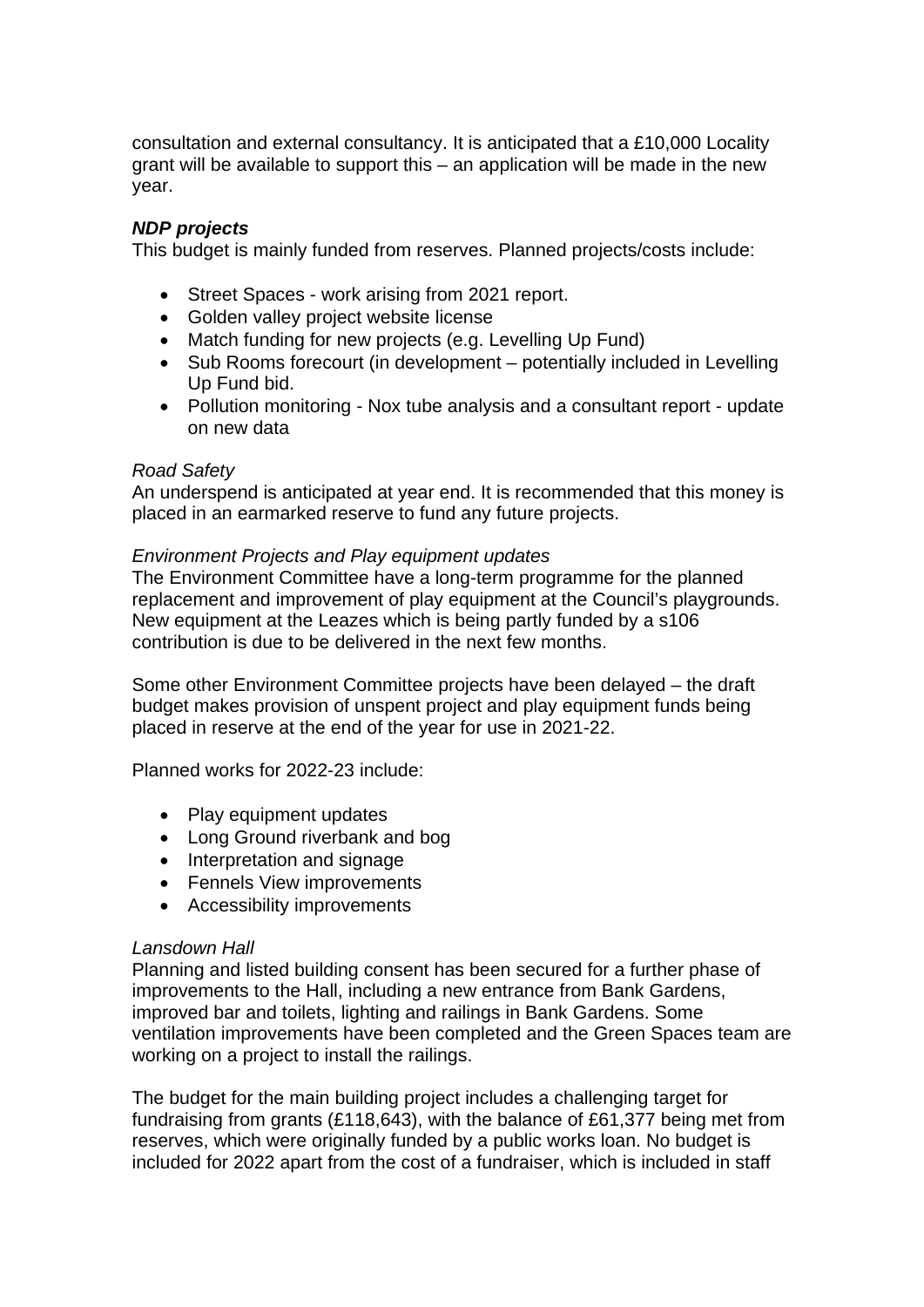budget. There is potential for this project to be included in the Levelling Up Fund, but if successful delivery would be in 2023-24.

### *Covid Recovery Fund*

In 2020 the Community Committee requested that any underspends from grant budgets be added to the Covid support reserve and made available to support community recovery in the coming year. It is projected that £18,175 will remain in the reserve at year end, so it is proposed that the majority of this fund is used to support the Small Grants and Community Support fund budgets in 2022-23.

#### *Lost Ways and footpaths projects*

£1,000 is available in an earmarked reserve. This has been included in the budget to support volunteer expenses working on applications for public rights of way to be included on the definitive map before the 1st January 2026 deadline.

#### *Subscription Rooms*

Experience has shown that the majority of the grants available to support development at the Sub Rooms are open to applications to the Trust, rather than the Council, so no budget is included for capital projects. This does not preclude the Council from applying for funding should an opportunity arise.

In the Community Committee budget allowance was made for the potential creation of an SLA to cover the costs of:

- freelance fundraiser £7,680
- current volunteer co-ordinator £10,000 (previously funded from Cultural Strategy budget)
- a contribution to project management costs £5,000

The committee working group noted some concern that the cost of the proposed SLA would be far higher than all others the Council gives and noted that their preference to offer an SLA at a similar level to others given by the Council with additional funds approved on a case-by-case basis.

The Committee did however recommend the draft budget to the Finance and Policy Working Group including these sums, so whilst there needs to be further discussion about the format for delivering this expenditure, the costs have been retained in the draft budget.

# LEGAL IMPLICATIONS

A local council, as a 'local precepting authority', has power to issue a precept for each financial year on the principal council in which the local council is situated in accordance with the provisions of s. 41, LGFA 1992.

The precept must state the local council's council tax requirement (as calculated under s. 49A) for the forthcoming financial year, and such amount is payable by the billing authority in respect of the precept for that financial year.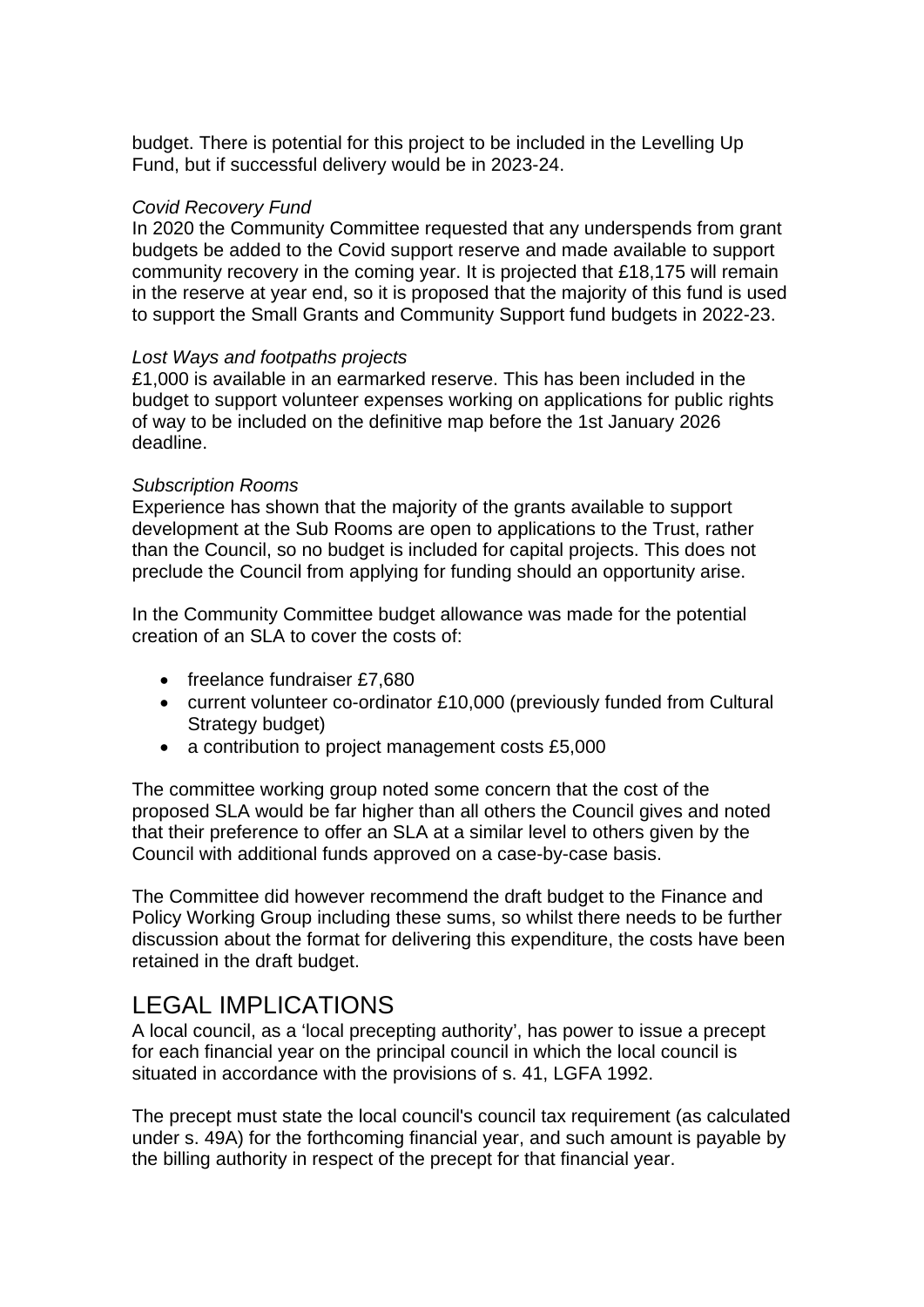The council tax or budget requirement is the difference between the council's expenditure and income. Stroud District Council ask local councils to submit their precept request by the end of January.

# FINANCIAL AND STAFFING IMPLICATIONS

Financial implications covered in report.

Staffing implications – see separate reports on additional staff recommendations.

# EQUALITY IMPLICATIONS

The Council is legally bound by the public sector equality duty to prevent and eliminate discrimination, establish and promote equality and equal opportunities, and foster good relations between people with different protected characteristics.

# CO2 IMPLICATIONS

The carbon reduction budget previously included provision for reducing the carbon footprint of Thanet House and that is the focus of spending this year. The carbon audit identified potential carbon savings from improvements to Thanet House of 4,806 kg/year, but more detailed analysis of any works will be required.

Many other areas of the budget have the potential to contribute to carbon reduction in the town, including:

- Carbon reduction grants
- Environment Committee community projects
- Supporting the Stroud Town CAN (mainly staff costs)

HB 11/1/2022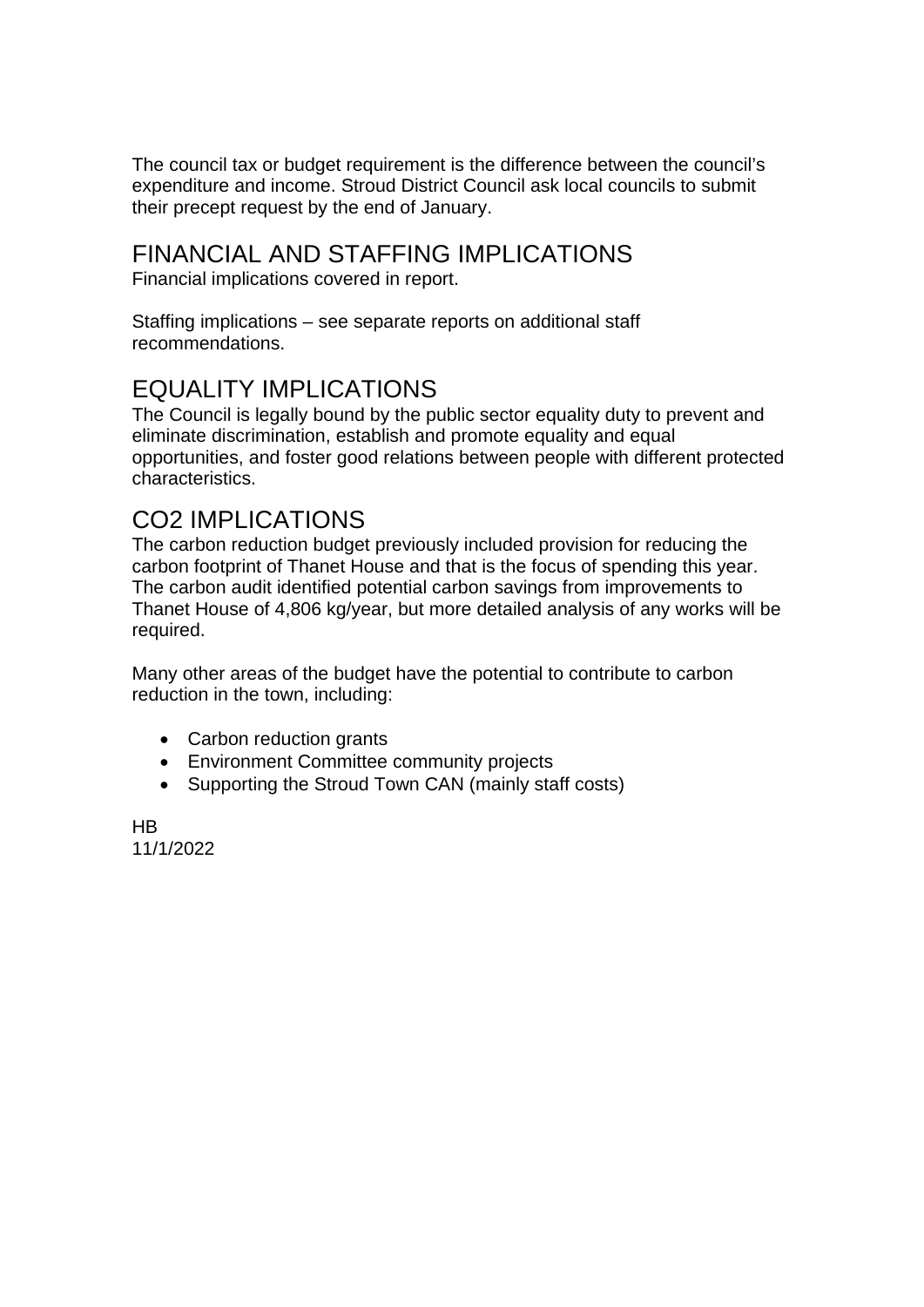#### **PROJECTS**

| <b>Thanet House works projects</b> |  |  |  |
|------------------------------------|--|--|--|
|------------------------------------|--|--|--|

| 2021-22                   |        |      |               |           |  |                 |        |      |               |           |
|---------------------------|--------|------|---------------|-----------|--|-----------------|--------|------|---------------|-----------|
|                           |        |      |               | Projected |  |                 |        |      |               | Projected |
| <b>Expenditure</b>        | Centre | Code | <b>Budget</b> | vear end  |  | <b>Income</b>   | Centre | Code | <b>Budget</b> | vear end  |
| Maintenance               | 1041   | 4036 | 25,000        | 5.000     |  | Use of reserves | 105    | 4998 | 17,886        |           |
| Flats maintenance         | 1041   | 4058 | 20,000        | 250       |  | Grants          | 105    | 1077 | 20,000        |           |
| Carbon reduction projects | 1041   | 4064 | 10.000        |           |  | Precept         | 105    | 1176 | 22.114        | 22.114    |
| Consultancy               | 1041   | 4059 | 5.000         | 3.213     |  | <b>TOTAL</b>    |        |      | 60.000        | 22.114    |
| <b>TOTAL</b>              |        |      | 60.000        | 8,463     |  |                 |        |      |               |           |

| Projected |                 |        |      |               | Projected |
|-----------|-----------------|--------|------|---------------|-----------|
| vear end  | Income          | Centre | Code | <b>Budget</b> | vear end  |
| 5,000     | Use of reserves | 105    | 4998 | 17.886        |           |
| 250       | Grants          | 105    | 1077 | 20,000        |           |
|           | Precept         | 105    | 1176 | 22,114        | 22.114    |
| 3.213     | <b>TOTAL</b>    |        |      | 60.000        | 22,114    |
| 8.463     |                 |        |      |               |           |

954<br>13,651 add to Thanet House reserve<br>**14,605** 

**Reserve movement year end** 

**2022-23**

| <b>Expenditure</b>        | <b>Centre</b>    | Code | <b>Budget</b> | <b>Funded by</b> | Income          | Centre           | Code | <b>Budget</b> |
|---------------------------|------------------|------|---------------|------------------|-----------------|------------------|------|---------------|
|                           |                  |      |               | Reserve and      |                 |                  |      |               |
| Maintenance               | 104 <sub>1</sub> | 4036 |               | 35,000 precept   | Use of reserves | 105              | 4998 | 14.605        |
| Flats maintenance         | 104 <sub>1</sub> | 4058 |               |                  | Grants          | 105 <sub>1</sub> | 1077 | 20,000        |
| Carbon reduction projects | 104              | 4064 | 20,000 Grants |                  | Precept         | 105 <sub>1</sub> | 1176 | 25.395        |
|                           |                  |      |               | Reserve and      |                 |                  |      |               |
| Consultancv               | 104              | 4059 |               | 5,000 precept    |                 |                  |      | 60.000        |
| <b>TOTAL</b>              |                  |      | 60.000        |                  |                 |                  |      |               |
|                           |                  |      |               |                  |                 |                  |      |               |

| Funded by   | Income          | Centre | Code | <b>Budget</b> |
|-------------|-----------------|--------|------|---------------|
| Reserve and |                 |        |      |               |
| precept     | Use of reserves | 105    | 4998 | 14,605        |
|             | Grants          | 105    | 1077 | 20.000        |
| Grants      | Precept         | 105    | 1176 | 25.395        |
| Reserve and |                 |        |      |               |
| precept     |                 |        |      | 60,000        |

**Reserve carried forward 0**

Opening balance<br>Income - expenditure<br>Balance carried forward

#### **NDP REVIEW AND PROJECTS**

|                        |        |           |               | Proiected |                 |         |      |               | Projected |
|------------------------|--------|-----------|---------------|-----------|-----------------|---------|------|---------------|-----------|
| 2021-22                | Centre | Code      | <b>Budget</b> | vear end  | Income          | lCentre | Code | <b>Budget</b> | vear end  |
| <b>NDP WG projects</b> | 108    | 4216      | 49.364        | 22.544    | Use of reserves | 105     | 4998 | 59.500        | 25.682    |
| <b>NDP Review</b>      | 1081   | 4217      | 20,000        | 2.000     | Grants          | 105     | 1077 | 10.0001       |           |
| Pollution monitoring   |        | $108$ new | 636           | 4.661     | <b>ICIL</b>     | 105     |      | 500           | 3.523     |
| <b>TOTAL</b>           |        |           | 70.000        | 29.205    | <b>TOTAL</b>    |         |      | 70,000        | 29.205    |

|                           |        |         |               | Projected |                                                              |                   |      |                                 | Projected |
|---------------------------|--------|---------|---------------|-----------|--------------------------------------------------------------|-------------------|------|---------------------------------|-----------|
| 2021-22                   | Centre | Code    | <b>Budget</b> | year end  | Income                                                       | Centre            | Code | <b>Budget</b>                   | year end  |
| NDP WG projects           | 108    | 4216    | 49.364        | 22.544    | Use of reserves                                              | 105               | 4998 | 59.500                          | 25.682    |
| <b>NDP Review</b>         | 108l   | 4217    | 20,000        | 2.000     | Grants                                                       | 105               | 1077 | 10.000                          |           |
| Pollution monitoring      |        | 108 new | 636           | 4.661     | CIL                                                          | 105               |      | 500                             | 3,523     |
| <b>TOTAL</b>              |        |         | 70,000        | 29,205    | <b>TOTAL</b>                                                 |                   |      | 70.000                          | 29.205    |
| Reserve movement year end |        |         |               |           | Opening balance<br>use of reserve<br>Balance carried forward | 100.086<br>74.404 |      | - 25,682 deduct from to reserve |           |
| anaa aa                   |        |         |               |           |                                                              |                   |      |                                 |           |

| <b>NDP</b> projects                    | Centre | Code            | <b>Budget</b>  | <b>Funded by</b>                   | Income                  | Centre | Code | <b>Budget</b> |
|----------------------------------------|--------|-----------------|----------------|------------------------------------|-------------------------|--------|------|---------------|
| <b>Street Spaces work</b>              | 108    | 4216            |                | 12.000 reserve                     | Use of reserves         | 105    | 4998 | 35,000        |
| Golden valley project website          | 108    | 4216            |                | 16 reserve                         | Grants - NDP            | 105    | 1077 | 10,000        |
| Match funding for new projects         | 108    | 4216            |                | 12,984 reserve                     | Grants - forecourt      | 105    | 1077 | 30,000        |
| Sub Rooms forecourt                    |        |                 |                | precept,<br>grant,<br>reserve, and |                         |        |      |               |
|                                        |        | <b>108 new</b>  | 50,000 CIL     |                                    | precept                 | 105    | 1176 | 10,161        |
|                                        |        | <b>SUBTOTAL</b> | 75,000         |                                    | CIL                     | 105    | 1009 | 1,000         |
| <b>NDP</b> review                      | 108    | 4217            |                |                                    | <b>TOTAL</b>            |        |      | 86,161        |
| Commonplace license renewal            |        |                 | 2.000          |                                    |                         |        |      |               |
| Communications and engagement          |        |                 | 8.000          |                                    | Reserve carried forward | 39.404 |      |               |
|                                        |        | <b>SUBTOTAL</b> | $10,000$ grant |                                    |                         |        |      |               |
| <b>Pollution monitoring</b>            |        | $108$ new       |                |                                    |                         |        |      |               |
| Nox tube analysis                      |        |                 | 661            |                                    |                         |        |      |               |
| Consultant report - update on new data |        |                 | 500            |                                    |                         |        |      |               |
|                                        |        | <b>SUBTOTAL</b> |                | 1,161 precept                      |                         |        |      |               |
|                                        |        | <b>TOTAL</b>    | 86,161         |                                    |                         |        |      |               |

| Code            | <b>Budget</b> | <b>Funded by</b>                   | Income             | Centre | Code | <b>Budget</b> |
|-----------------|---------------|------------------------------------|--------------------|--------|------|---------------|
| 4216            |               | 12,000 reserve                     | Use of reserves    | 105    | 4998 | 35,000        |
| 4216            |               | 16 reserve                         | Grants - NDP       | 105    | 1077 | 10,000        |
| 4216            |               | 12,984 reserve                     | Grants - forecourt | 105    | 1077 | 30,000        |
|                 |               | precept,<br>grant,<br>reserve, and |                    |        |      |               |
| new             | 50,000 CIL    |                                    | precept            | 105    | 1176 | 10,161        |
| <b>SUBTOTAL</b> | 75.000        |                                    | CIL                | 105    | 1009 | 1.000         |
| 4217            |               |                                    | <b>TOTAL</b>       |        |      | 86.161        |

| 2021-22                            | Centre | Code | <b>Budget</b> | Projected<br>year end | Income                  | Centre | Code | <b>Budget</b> | Projected<br>year end |
|------------------------------------|--------|------|---------------|-----------------------|-------------------------|--------|------|---------------|-----------------------|
| Road safety working group projects | 503    | 4136 | 5,000         | 500                   | precept                 | 105    | 1077 | 5,000         | 5,000                 |
| <b>TOTAL</b>                       |        |      | 5,000         | 500                   | <b>TOTAL</b>            |        |      | 5,000         | 5,000                 |
| 2022-23                            |        |      |               |                       | Balance carried forward | 4,500  |      |               |                       |
| <b>Expenditure</b>                 | Centre | Code | <b>Budget</b> |                       | Income                  | Centre | Code | <b>Budget</b> |                       |
| Road safety working group projects | 503    | 4136 | 4,500         |                       | Use of reserves         | 105    | 4998 | 4,500         |                       |
| <b>TOTAL</b>                       |        |      | 4,500         |                       | <b>TOTAL</b>            |        |      | 4,500         |                       |

#### 1 12/01/2022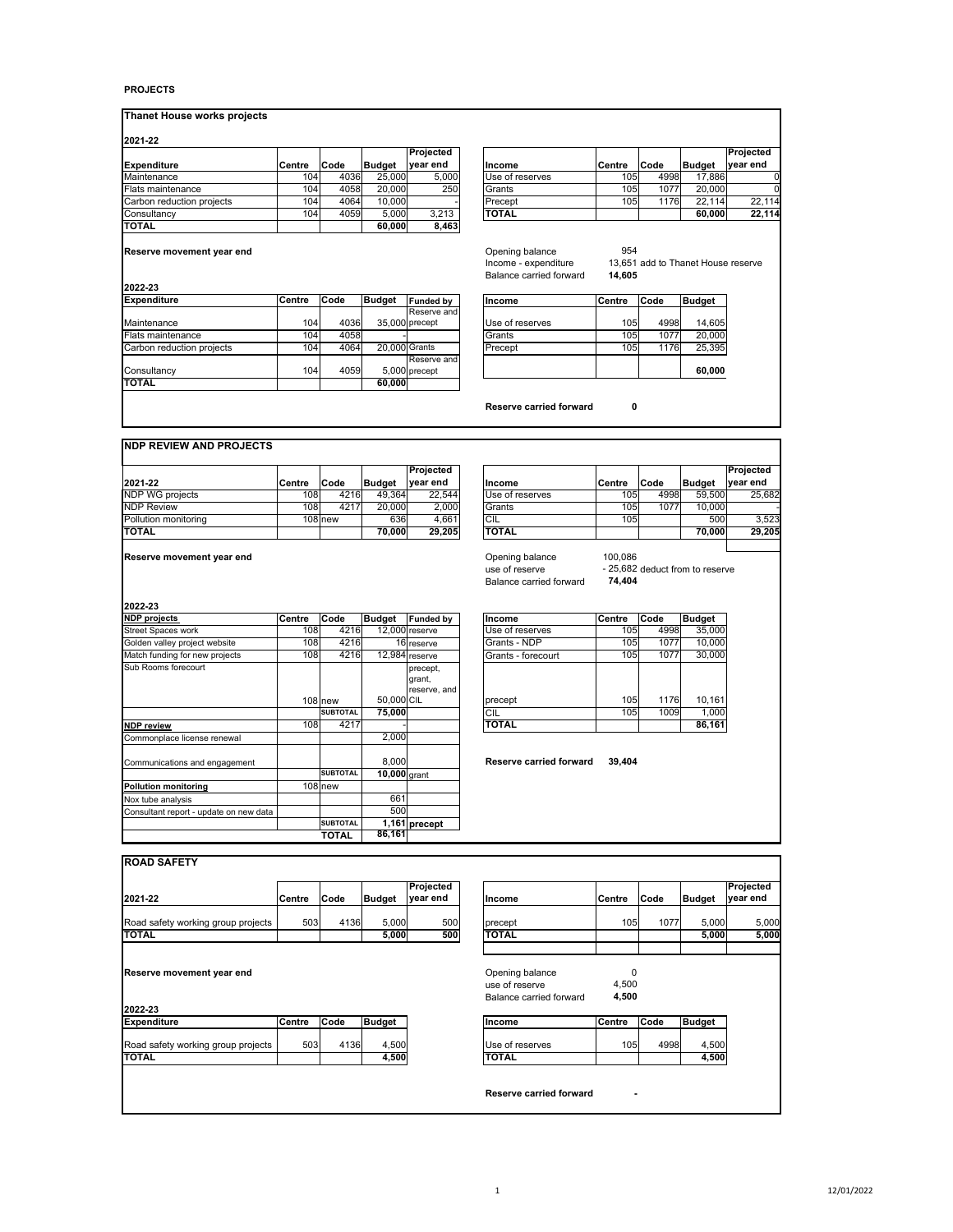| Play equipment updates                  |        |      |                        |                                          |                                    |          |                    |                              |                       |
|-----------------------------------------|--------|------|------------------------|------------------------------------------|------------------------------------|----------|--------------------|------------------------------|-----------------------|
| 2021-22                                 |        |      |                        |                                          |                                    |          |                    |                              |                       |
| <b>Expenditure</b>                      | Centre | Code | <b>Budget</b>          | Projected<br>year end                    | Income                             | Centre   | Code               | <b>Budget</b>                | Projected<br>year end |
| Play equipment updates                  | 316    | 4074 | 25,000                 | 30,000                                   | Use of reserves                    | 105      | 4998               | 3,212                        |                       |
| <b>TOTAL</b>                            |        |      | 25,000                 | 30,000                                   | Precept                            | 105      | 1077               | 21,788                       | 21,788                |
|                                         |        |      |                        |                                          | s106                               | 105      | 1006               |                              | 8,889                 |
|                                         |        |      |                        |                                          | TOTAL                              |          |                    | 25.000                       | 30,677                |
| Reserve movement year end               |        |      |                        |                                          | Opening balance                    | 24,324   |                    |                              |                       |
|                                         |        |      |                        |                                          | Income - expenditure               | $\sim$   | 677 Add to reserve |                              |                       |
|                                         |        |      |                        |                                          | Balance carried forward            | 25,001   |                    |                              |                       |
| 2022-23                                 |        |      |                        |                                          |                                    |          |                    |                              |                       |
| <b>Expenditure</b>                      | Centre | Code | <b>Budget</b>          |                                          | Income                             | Centre   | Code               | <b>Budget</b>                |                       |
| Play equipment updates                  | 316    | 4074 | 19,982                 |                                          | Use of reserves                    | 105      | 4998               | 9,982                        |                       |
| <b>TOTAL</b>                            |        |      | 19,982                 |                                          | s106                               | 105      | 1006               | 10,000                       |                       |
|                                         |        |      |                        |                                          | TOTAL                              |          |                    | 19,982                       |                       |
|                                         |        |      |                        |                                          |                                    |          |                    |                              |                       |
|                                         |        |      |                        |                                          | <b>Reserve carried forward</b>     | 15019    |                    |                              |                       |
|                                         |        |      |                        |                                          |                                    |          |                    |                              |                       |
| <b>Environment projects</b>             |        |      |                        |                                          |                                    |          |                    |                              |                       |
|                                         |        |      |                        | Projected                                |                                    |          |                    |                              | Projected             |
| 2021-22                                 | Centre | Code | <b>Budget</b>          | year end                                 | Income                             | Centre   | Code               | <b>Budget</b>                | year end              |
|                                         |        |      |                        |                                          | Use of reserves (Env               |          |                    |                              |                       |
| Parliament Street wall repairs          | 316    | 4078 | 15,000                 | 15,000                                   | Projects)                          | 105      | 4998               | 24,886                       | 24,886                |
| <b>Bank Gardens railings</b>            | 316    | 4078 | 20,000                 | 20,000                                   | precept                            | 105      | 1077               | 10.114                       | 10,114                |
| TOTAL                                   |        |      | 35,000                 | 35,000                                   | <b>TOTAL</b>                       |          |                    | 35,000                       | 35,000                |
|                                         |        |      |                        |                                          |                                    |          |                    |                              |                       |
|                                         |        |      |                        |                                          |                                    | Env      | Chapel/            |                              |                       |
| Reserve movement year end               |        |      |                        |                                          |                                    | Projects | depot              |                              |                       |
|                                         |        |      |                        |                                          | Opening balance                    | 28,386   | 8691               |                              |                       |
|                                         |        |      |                        |                                          | use of reserve                     | 24,886   | 0                  |                              |                       |
|                                         |        |      |                        |                                          | Balance carried forward            | 3,500    | 8,691              |                              |                       |
| 2022-23<br><b>Expenditure</b>           | Centre | Code | <b>Budget</b>          |                                          | Income                             | Centre   | Code               | <b>Budget</b>                |                       |
|                                         |        |      |                        |                                          |                                    |          |                    |                              |                       |
|                                         |        |      |                        |                                          | Use of reserves (Env               |          |                    |                              |                       |
| Long Ground river bank and bog          | 316    | 4078 | 10,000                 |                                          | Projects and Chapel fund)          | 105      | 4998               | 12,191                       |                       |
| Interpretation                          | 316    | 4078 | 26,000                 |                                          | precept                            | 105      | 1077               | 34,809                       |                       |
| Fennels View                            | 316    | 4078 | 1,000                  |                                          | <b>TOTAL</b>                       |          |                    | 47,000                       |                       |
| Accessibilty improvements               | 316    | 4078 | 10,000                 |                                          |                                    |          |                    |                              |                       |
|                                         |        |      |                        |                                          |                                    | Env      | Chapel/            |                              |                       |
| <b>TOTAL</b>                            |        |      | 47,000                 |                                          |                                    | Projects | depot              |                              |                       |
|                                         |        |      |                        |                                          | <b>Reserves carried</b><br>forward |          |                    |                              |                       |
|                                         |        |      |                        |                                          |                                    |          |                    |                              |                       |
|                                         |        |      |                        |                                          |                                    |          |                    |                              |                       |
| Lansdown Hall works projects<br>2021-22 |        |      |                        | <b>MAIN PROJECT POSTPONED UNTIL 2023</b> |                                    |          |                    |                              |                       |
|                                         |        |      |                        | Projected                                |                                    |          |                    |                              | Projected             |
| <b>Expenditure</b>                      | Centre | Code | <b>Budget</b>          | year end                                 | Income                             | Centre   | Code               | <b>Budget</b>                | vear end              |
| Lansdown Hall fees                      | 109    | 4143 | 3,935                  | 2,000                                    | Use of reserves                    | 105      | 4998               | 61,377                       | 5,999                 |
|                                         |        |      |                        |                                          |                                    |          |                    |                              |                       |
| Lansdown Hall maintenance/project       | 109    | 4144 | 176,085                | 3,999                                    | Grants                             | 105      | 1077               | 118,643                      |                       |
| <b>TOTAL</b>                            |        |      | 180,020                | 5,999                                    | <b>TOTAL</b>                       |          |                    | 180,020                      | 5,999                 |
|                                         |        |      |                        |                                          |                                    |          |                    |                              |                       |
| Reserve movement year end               |        |      |                        |                                          | Opening balance                    | 96,910   |                    |                              |                       |
|                                         |        |      |                        |                                          | use of reserve                     |          |                    | 5,999 deduct from to reserve |                       |
|                                         |        |      |                        |                                          | <b>Reserve carried forward</b>     | 90,911   |                    |                              |                       |
| 2022-23                                 |        |      |                        |                                          |                                    |          |                    |                              |                       |
| <b>Expenditure</b>                      | Centre | Code |                        |                                          | Income                             | Centre   | Code               |                              |                       |
| <b>Bank Gardens lighting</b>            | 109    | 4143 | <b>Budget</b><br>1,000 |                                          | Use of reserves                    | 105      | 4998               | <b>Budget</b><br>10,000      |                       |
|                                         | 109    | 4144 | 9,000                  |                                          | <b>TOTAL</b>                       |          |                    | 10,000                       |                       |
| <b>TOTAL</b>                            |        |      | 10,000                 |                                          |                                    |          |                    |                              |                       |
|                                         |        |      |                        |                                          |                                    |          |                    |                              |                       |
|                                         |        |      |                        |                                          | Reserve carried forward            | 80,911   |                    |                              |                       |
|                                         |        |      |                        |                                          |                                    |          |                    |                              |                       |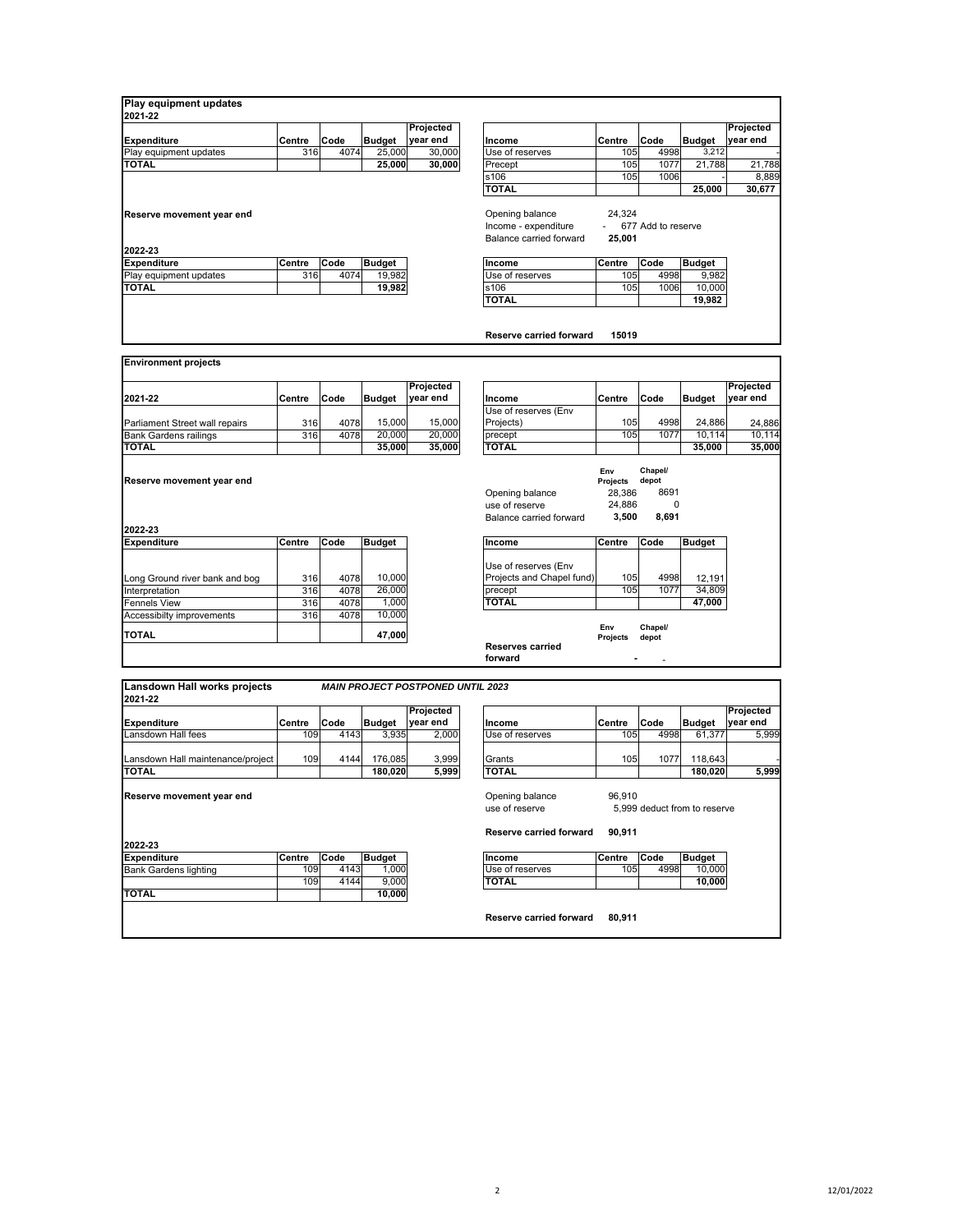| 2021-22                                                                                      | Centre        | Code         | <b>Budget</b>        | Projected<br>year end           | Income                                                       | Centre                    | Code         | <b>Budget</b>        | Projected<br>year end      |
|----------------------------------------------------------------------------------------------|---------------|--------------|----------------------|---------------------------------|--------------------------------------------------------------|---------------------------|--------------|----------------------|----------------------------|
| Grants and projects to support                                                               | 107           | 4171         |                      |                                 |                                                              |                           |              |                      |                            |
| Covid recovery                                                                               |               |              | 13,710               | 2,000                           | Use of reserves                                              | 105                       | 4998         | 13,710               | 2,000                      |
| <b>TOTAL</b>                                                                                 |               |              | 13,710               | 2,000                           | <b>TOTAL</b>                                                 |                           |              | 13,710               | 2,000                      |
| Reserve movement year end                                                                    |               |              |                      |                                 | Opening balance<br>use of reserve<br>Balance carried forward | 20.175<br>2.000<br>18.175 |              |                      |                            |
| 2022-23<br><b>Expenditure</b>                                                                | Centre        | Code         | <b>Budget</b>        |                                 | Income                                                       | Centre                    | Code         | <b>Budget</b>        |                            |
| <b>Communty Support Fund</b>                                                                 |               |              |                      | <b>Funded by</b><br>Reserve and |                                                              |                           |              |                      |                            |
|                                                                                              | 107           | 4146         |                      | 8,000 precept                   | Use of reserves                                              | 105                       | 4998         | 18,175               |                            |
|                                                                                              |               |              |                      |                                 |                                                              |                           |              |                      |                            |
|                                                                                              | 107           | 4060         |                      | 8.000 Reserve                   | Precept                                                      | 105                       | 1077         | 2.825                |                            |
|                                                                                              |               |              |                      | Reserve                         |                                                              |                           |              |                      |                            |
| <b>Small Grants Fund</b><br>Grants and projects to support<br>Covid recovery<br><b>TOTAL</b> | 107           | 4171         | 5,000<br>21,000      |                                 | <b>TOTAL</b><br>Reserve carried forward                      | 0                         |              | 21,000               |                            |
|                                                                                              |               |              |                      |                                 |                                                              |                           |              |                      |                            |
| Lost Ways and footpaths projects                                                             |               |              |                      | Projected                       |                                                              |                           |              |                      | Projected                  |
|                                                                                              | Centre        | Code         | <b>Budget</b>        | year end                        | Income                                                       | Centre                    | Code         | <b>Budget</b>        |                            |
|                                                                                              | 107           | 4067         |                      | 1.067                           | Use of reserves                                              | 105                       | 4998         |                      |                            |
|                                                                                              |               |              |                      | 1,067                           | General reserve                                              |                           |              |                      |                            |
|                                                                                              |               |              |                      |                                 | <b>TOTAL</b>                                                 |                           |              |                      |                            |
| 2021 22<br>Redesign and printing of WASWAY<br><b>TOTAL</b><br>Reserve movement year end      |               |              |                      |                                 | Opening balance                                              | 1,000                     |              |                      |                            |
|                                                                                              |               |              |                      |                                 | use of reserve                                               | 1.000                     |              |                      |                            |
|                                                                                              |               |              |                      |                                 | Balance carried forward                                      |                           |              |                      |                            |
|                                                                                              |               |              |                      |                                 |                                                              |                           |              |                      | year end<br>1,000<br>1.067 |
| 2022-23<br><b>Expenditure</b><br>Support for Lost Ways volunteers                            | Centre<br>107 | Code<br>4067 | <b>Budget</b><br>250 |                                 | Income<br>precept                                            | Centre<br>105             | Code<br>1077 | <b>Budget</b><br>250 |                            |